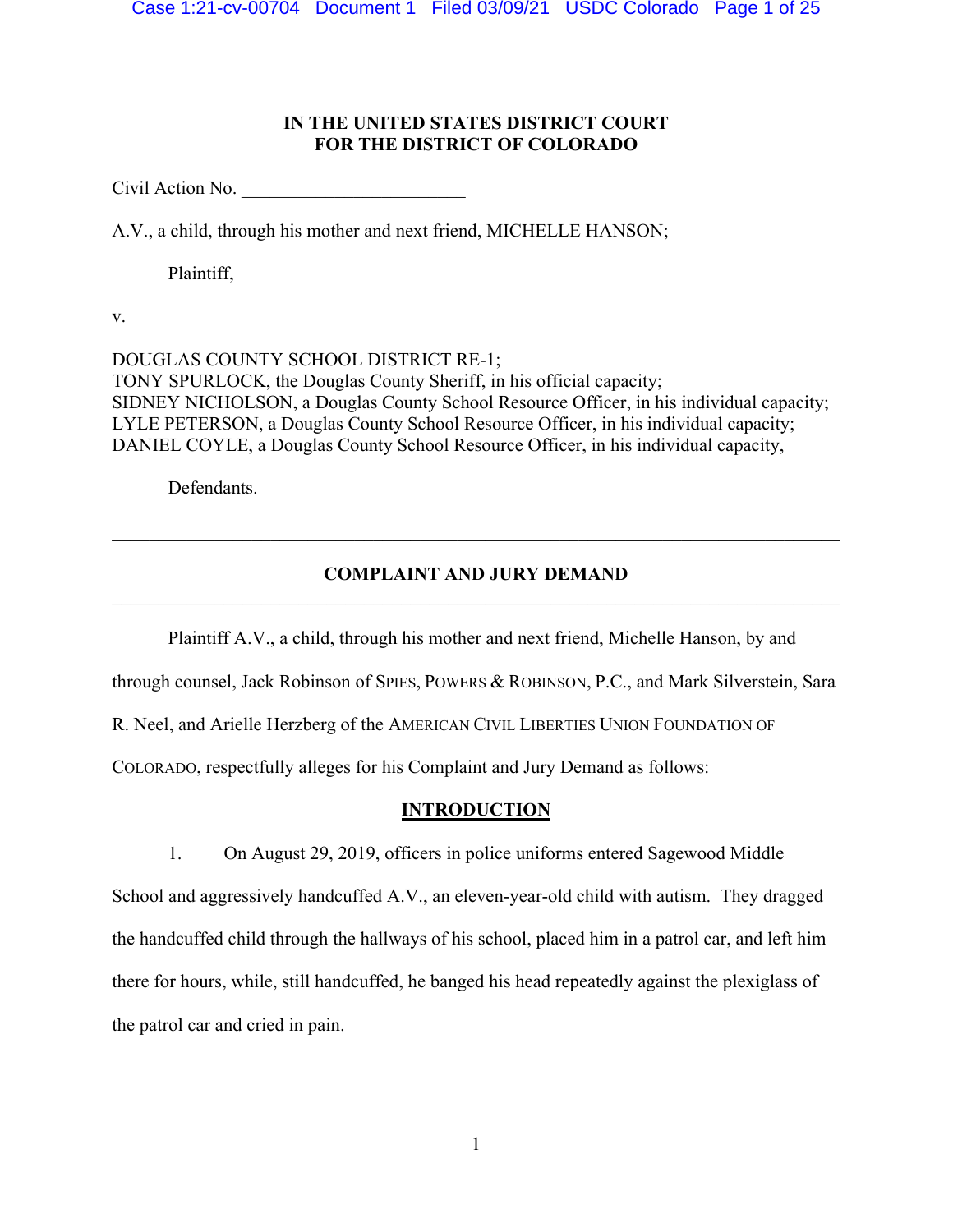#### Case 1:21-cv-00704 Document 1 Filed 03/09/21 USDC Colorado Page 2 of 25

2. That morning, A.V. had faced disability-related challenges when a classmate wrote on him with markers. A.V. is sensitive to touch. He became escalated and poked his classmate with a pencil. A.V. was calming down with the help of the school psychologist when the officers arrested him.

3. A.V.'s stepfather rushed to the school and asked to see A.V., but the officers would not allow him to see A.V. A.V's stepfather asked the officers to take A.V. to get medical attention, but they refused.

4. Instead, after A.V. was left handcuffed and banging his head for hours, an officer drove A.V. to a juvenile detention center and placed A.V. in custody on charges of assault, harassment, and resisting arrest. A.V. remained in custody until his parents were able to post a \$25,000 bond. The charges against him have since been dropped.

5. A.V. has suffered physically and emotionally as a result of the Defendants' violations of his rights.

6. The officers involved in this traumatic handcuffing and arrest of A.V. were School Resource Officers ("SROs"). They are Douglas County Sheriff's deputies who are jointly employed by the Douglas County School District. They had been specifically assigned to middle schools for the first time that year without adequate training on interacting with students with disabilities.

7. No SRO was disciplined due to the incident, and in fact, one of the SROs, SRO Nicholson, was commended for his handling of the situation. He was deemed to have completed the SRO field training program and recommended to be moved to solo status just a few days after the incident. Only a few months after handcuffing A.V, SRO Nicholson repeated his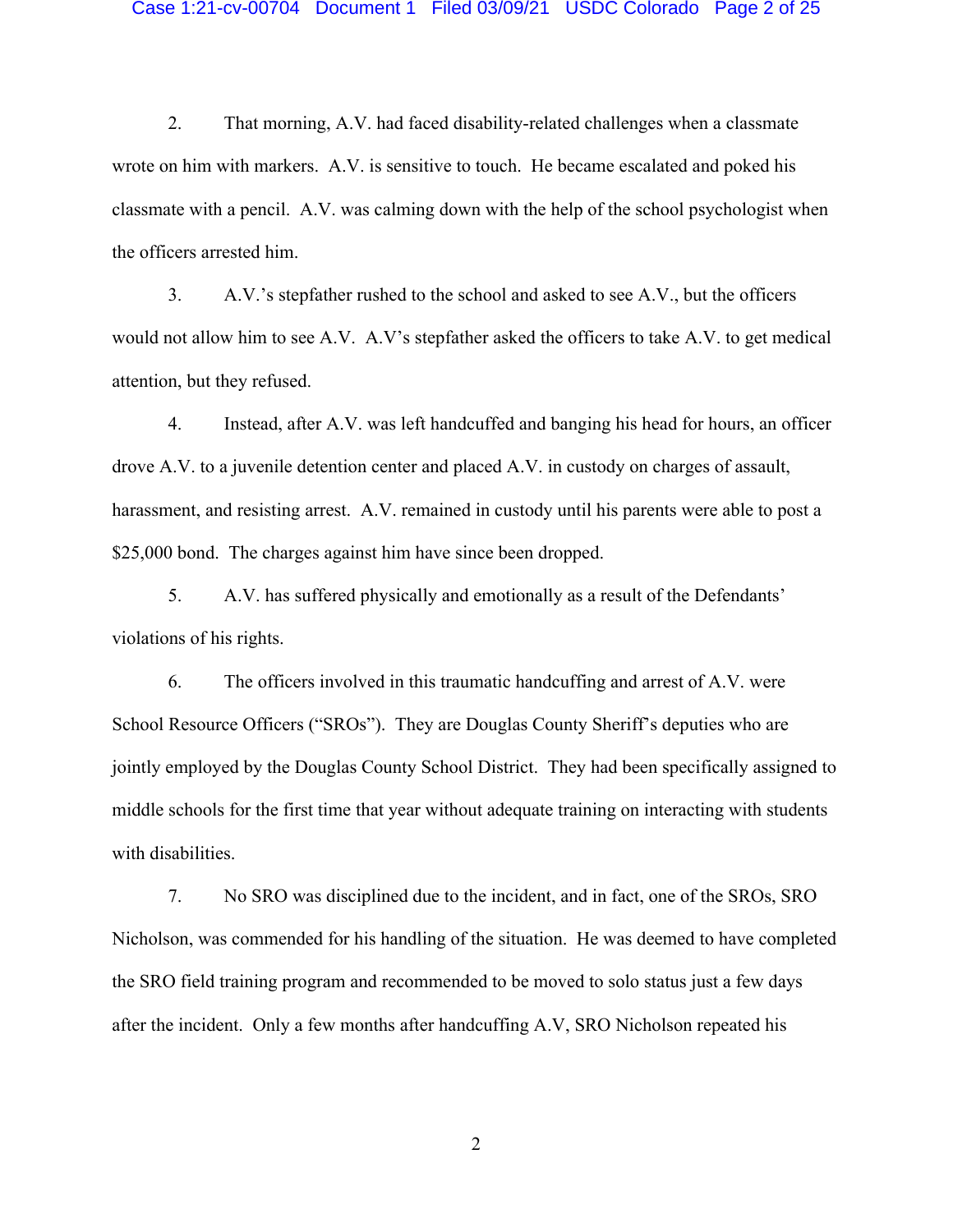behavior: he handcuffed a twelve-year-old child with disabilities after that child became escalated. As with A.V., he left that child handcuffed for hours.

### **JURISDICTION AND VENUE**

8. This action arises under the Constitution and laws of the United States, pursuant to 42 U.S.C. § 1983; the Americans with Disabilities Act, 42 U.S.C. § 12131; and the Rehabilitation Act, 29 U.S.C. § 794. This Court has jurisdiction pursuant to 28 U.S.C. § 1331.

9. Venue is proper pursuant to 28 U.S.C. § 1391. All parties reside within the District of Colorado, and the events described in this Complaint occurred in the District of Colorado.

### **PARTIES**

10. Plaintiff A.V. is a minor child who, at the time of the incident, was an elevenyear-old student at Sagewood Middle School, a public school in the Douglas County School District. Michelle Hanson is the mother of A.V. Plaintiff A.V. and his mother and next friend, Michelle Hanson, are residents of Douglas County, Colorado.

11. Defendant Douglas County School District RE-1 ("School District") is a political subdivision of the state of Colorado.

12. At all times relevant to this Complaint, Defendant Tony Spurlock was the Douglas County Sheriff ("Sheriff"). He had final policymaking authority for the Douglas County Sheriff's Office ("Sheriff's Office" or "DCSO"). The Sheriff is the official responsible for ensuring that the Sheriff's Office and its employees comply with the Constitution, as well as federal and state law. He is sued in his official capacity.

13. At all times relevant to this Complaint, Defendant Sidney Nicholson, also known as Chance Nicholson ("SRO Nicholson" or "Nicholson"), Defendant Lyle Peterson ("SRO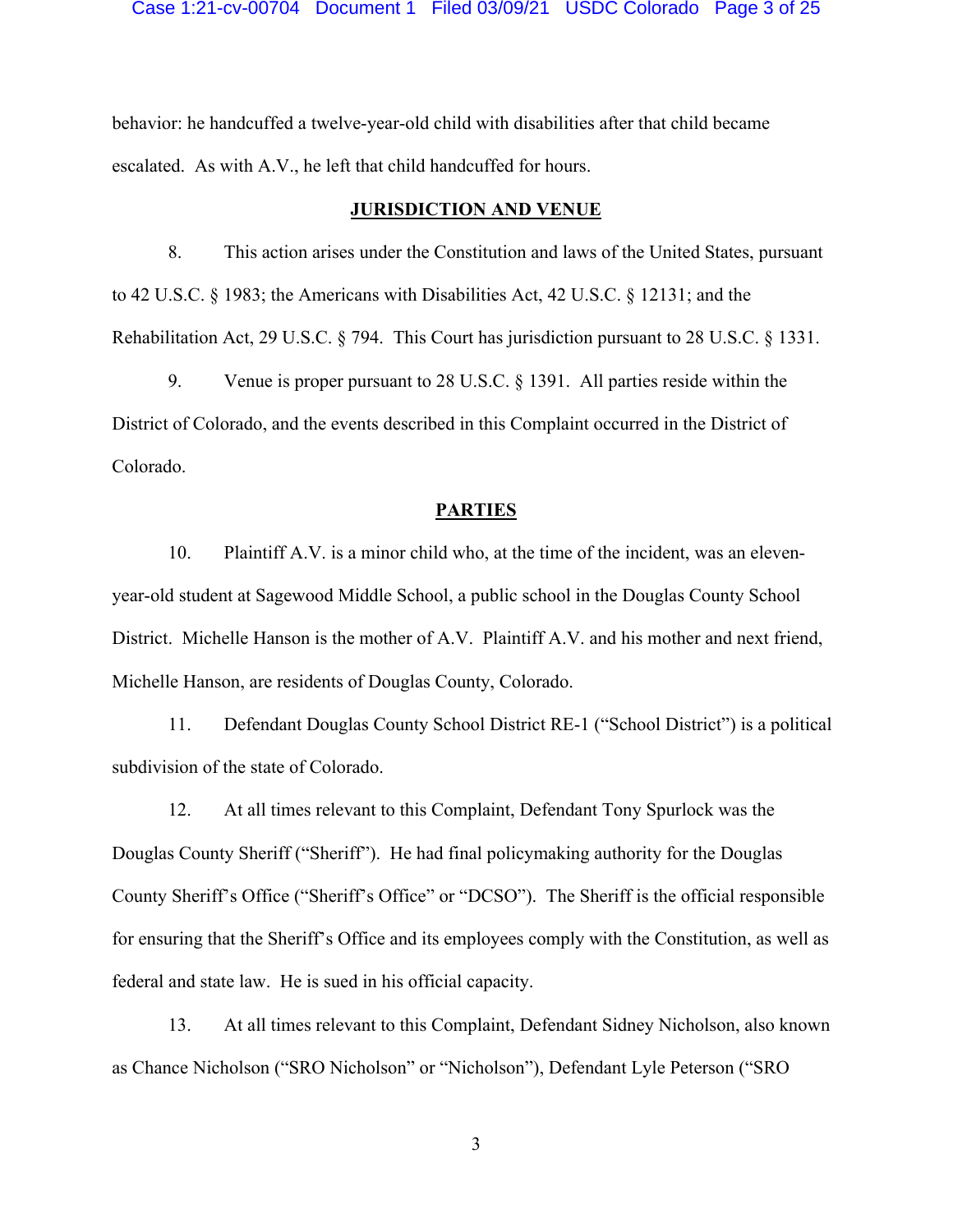Peterson" or "Peterson"), and Defendant Daniel Coyle ("SRO Coyle" or "Coyle") (collectively, "Defendant SROs") were SROs. They are Douglas County Sheriff's deputies who are jointly employed by the Douglas County School District. Each SRO is sued in his individual capacity.

14. At all times relevant to this Complaint, Defendants were acting or failing to act under color of state law.

# **FACTUAL ALLEGATIONS**

15. At the time of the incident described in this Complaint, A.V. was an eleven-yearold boy and a sixth-grade student at Sagewood Middle School.

16. A.V. is a beloved son, fun brother, protective friend, and enthusiastic student.

17. He is caring and has a great sense of humor and he loves video games, electronics, cat videos, and his family.

18. At the time of the incident, A.V. had also been diagnosed with Autism Spectrum Disorder ("autism") and a serious emotional disability.

19. A.V.'s disabilities cause him to avoid some sensory stimuli and to be triggered by touch and loud sounds. A.V.'s disability also cause him to have difficulty managing his response to frustration, expressing emotions, wants, and needs, and handling some transitions.

20. A.V. is an individual with disabilities within the meaning of Section 504 of the Rehabilitation Act of 1973, 29 U.S.C. § 794(a), and the Americans with Disabilities Act ("ADA"), 42 U.S.C. § 12101 *et seq.*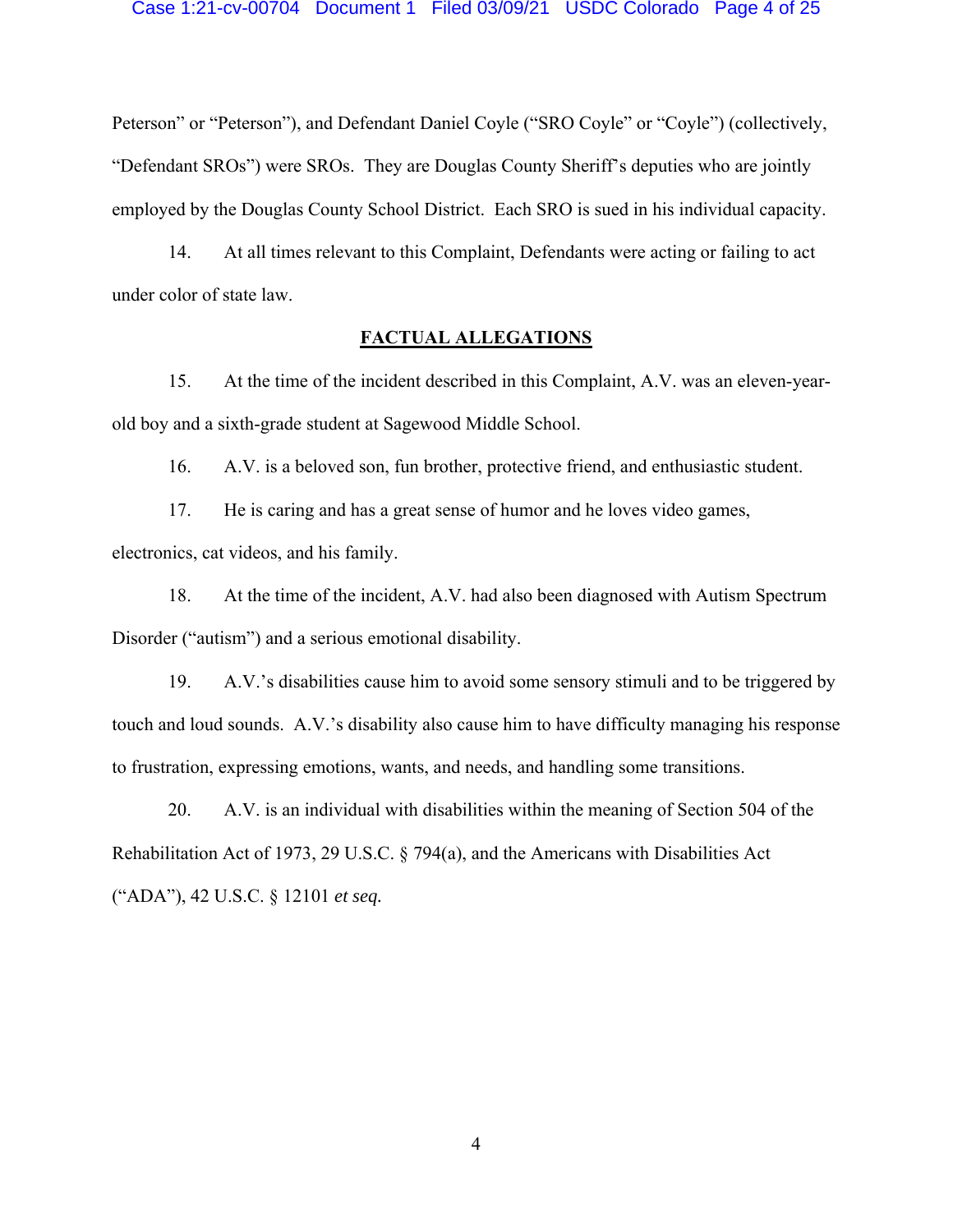21. In a recent school year, 11.9% of enrolled students in Sagewood Middle School, and 13.1% of students in the Douglas County School District more generally, have been students with disabilities.<sup>1</sup>

22. A.V. is Hispanic. In a recent school year, the student body of Sagewood Middle School has been composed of a large majority of white students, with Hispanic students comprising 11.9% of the school.<sup>2</sup>

# **The Argument Between A.V. and his Classmate**

23. On August 29, 2019, in the third week of the 2019-2020 school year, A.V. was in an elective class called Family and Consumer Services when he experienced disability-related behavioral challenges.

24. These challenges manifested when A.V.'s classmate named Daimian wrote on A.V. with a marker, triggering A.V. to become escalated.

25. A.V. responded by poking Daimian with a pencil, causing Daimian to have small cut on his arm. A picture of Daimian's cut is copied here.



1 Civil Rights Data Collection, *Sagewood Middle School,*  https://ocrdata.ed.gov/profile/9/school/225790/summary; Civil Rights Data Collection, *Douglas County School District,* https://ocrdata.ed.gov/profile/9/district/27848/summary. 2 Civil Rights Data Collection, *Sagewood Middle School*, https://ocrdata.ed.gov/profile/9/school/225790/summary.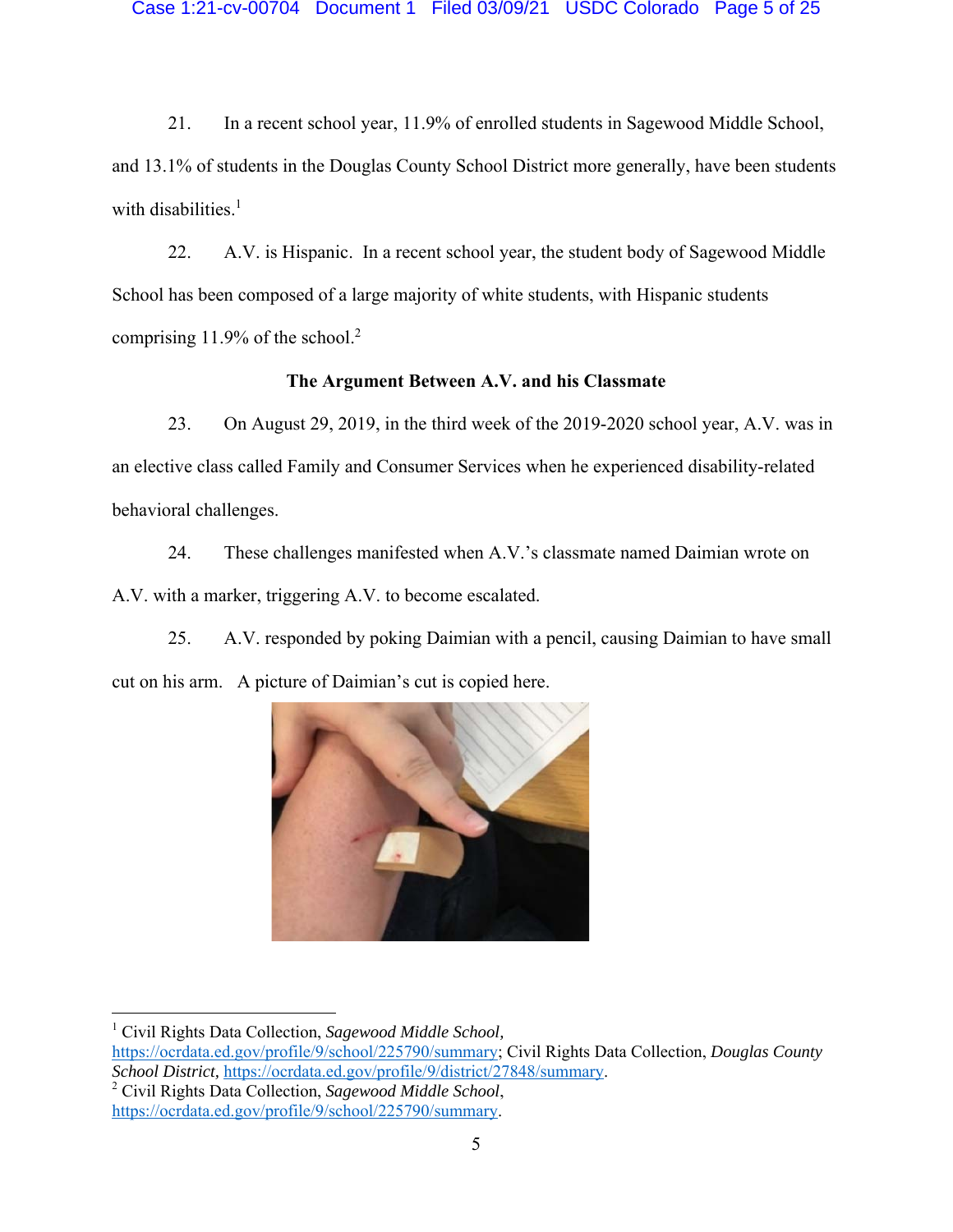26. Daimian said that the cut did not hurt.

27. Shortly after this happened, a classroom aide texted school administrators that she needed help with A.V.

28. In response, the Dean of Students and the Principal—Dr. Christine Funk and Ben D'Ardenne—reported to the classroom.

29. Dr. Funk and Principal D'Ardenne requested that A.V. leave the classroom. A.V. complied.

30. Dr. Funk and Principal D'Ardenne alleged that A.V. pushed past them as he was leaving. No school staff reported that any physical contact hurt.

# **A.V. Calms Down with the Help of the School Psychologist**

31. After A.V. left the classroom, A.V. sat down in the Mountain Lion Pod—an open area of the school between classrooms.

32. Dr. Smrcka, the school psychologist, came to the pod after a few minutes.

33. A.V. de-escalated while listening to special sensory music through his

headphones, and he sat quietly with Dr. Smrcka.

### **SRO Nicholson and Peterson Arrive**

34. After A.V. left the classroom, Principal D'Ardenne texted the SRO assigned to Sagewood Middle School, SRO Nicholson, about the argument between A.V. and his classmate.

35. Soon after, as A.V. was sitting calmly with the school psychologist, SRO Nicholson, along with SRO Peterson, arrived at Sagewood Middle School in response to Principal D'Ardenne's text.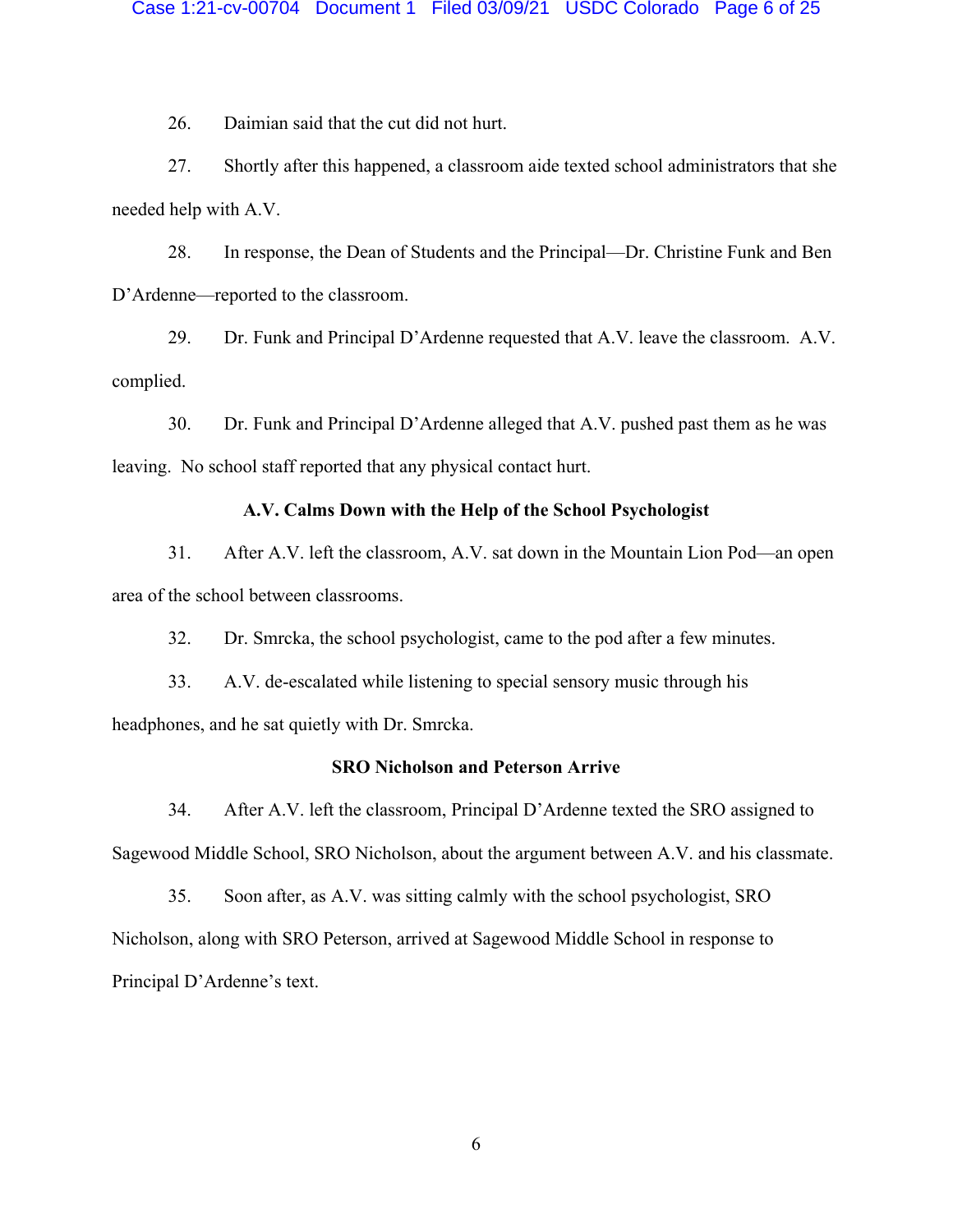36. Principal D'Ardenne greeted Nicholson and Peterson and explained that Daimian asked A.V. to stop doing something in class, and A.V. responded by "stabbing" Daimian with a pencil.

37. Principal D'Ardenne told Nicholson and Peterson that the school had called A.V.'s parents.

38. He also told the SROs that A.V. had serious emotional disabilities. He further explained that A.V. was currently in the Mountain Lion Pod with Dr. Smrcka, the school psychologist, and that A.V. had calmed down.

39. Principal D'Ardenne said that he was worried that A.V. may become re-escalated, so he suggested that he try to move A.V. first before the SROs got involved.

40. SRO Nicholson responded by instead proposing that he ask A.V. to come talk to him in the SRO office and said: "if he wants to come, that's fine; if he doesn't, that's fine too." Principal D'Ardenne agreed to that plan.

# **SRO Nicholson and Peterson Aggressively Handcuff A.V.**

41. SROs Nicholson and Peterson headed to the Mountain Lion Pod, where A.V. was sitting calmly with Dr. Smrcka.

42. Nicholson asked A.V. to come talk in his office in the school. A.V. shook his head no.

43. Dr. Smrcka explained to the officers that A.V. was not highly verbal and that he tends not to talk, but sometimes nods his head yes or no.

44. Nicholson continued to ask A.V. if he would come talk in the SRO office. A.V. stared blankly and occasionally shook his head no in response.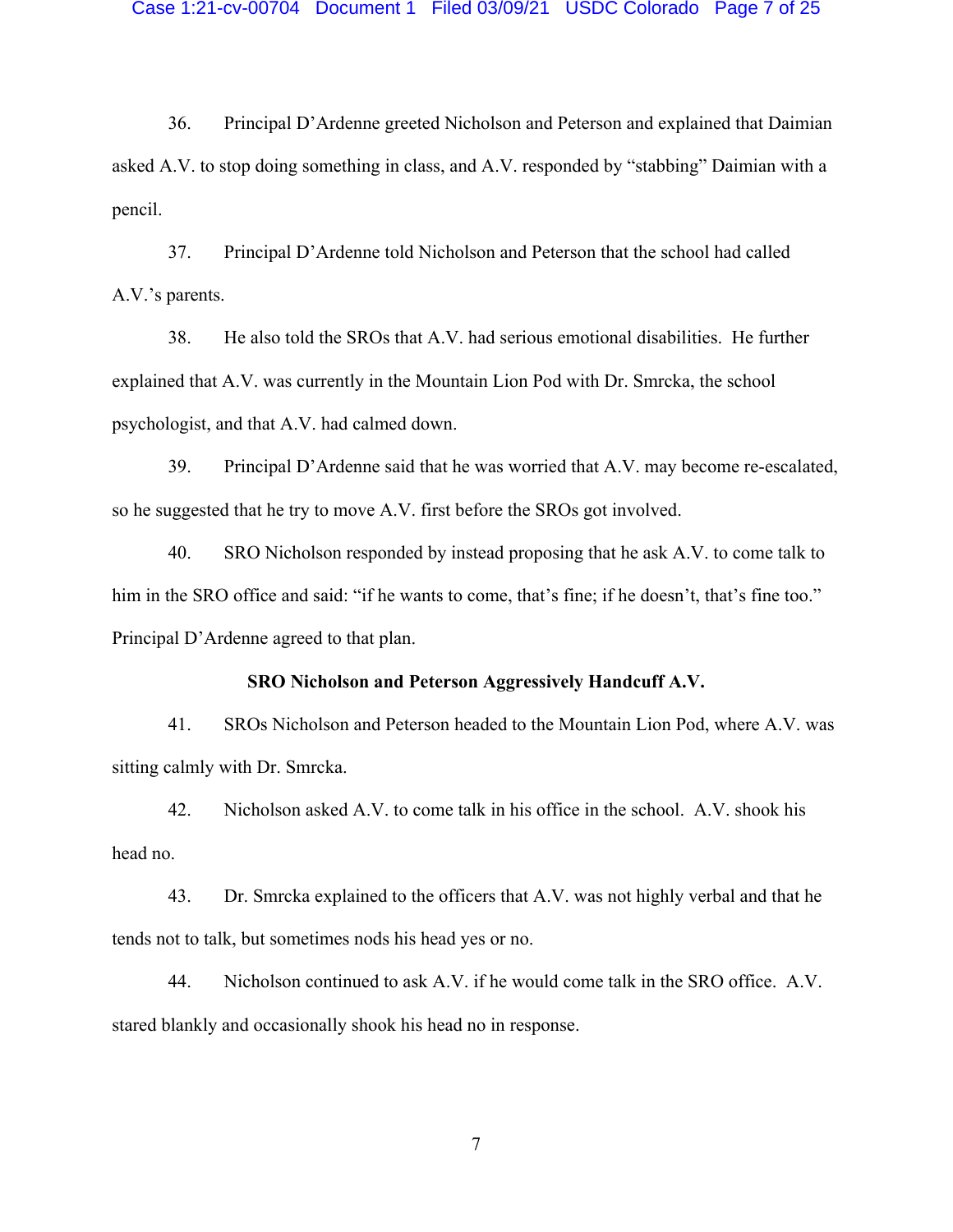#### Case 1:21-cv-00704 Document 1 Filed 03/09/21 USDC Colorado Page 8 of 25

45. Then, despite the fact that A.V. was sitting quietly and that there was no emergency requiring immediate intervention, SRO Nicholson and Peterson abruptly approached A.V. in a threatening manner and aggressively handcuffed him.

46. Nicholson did not adhere to his original suggestion that he would ask A.V. to come with him to the SRO office, and "if he wants to come, that's fine; if he doesn't, that's fine too." SRO Nicholson and Peterson did not consider any alternatives, such as asking A.V.'s psychologist or classroom aide to bring A.V. to the SROs' office or asking for A.V.'s parents to come to school and bring A.V. to their office.

47. Instead, demonstrating their lack of training regarding A.V.'s disability, Nicholson and Peterson approached A.V. in a threatening manner that would surely cause A.V. to become re-escalated.

48. In order to get A.V. in handcuffs, Nicholson took hold of A.V.'s right arm and Peterson took A.V.'s left arm above the elbow. A.V. tried to lean back and pull away, and cried: "Stop, you're hurting me!" A.V. screamed "ow" and cried. A.V. kicked the bottom of a table and wiggled his arms around, asking for them to stop.

49. As Nicholson and Peterson continued to try to handcuff him, A.V. banged his head against the concrete wall of the school.

50. A.V. also yelled "Stop!" and "Ow!"

51. SRO Nicholson grabbed A.V.'s head at the nape of his neck and held it tightly. A.V. yelled: "Ow! You're choking me! Ow!"

52. Once Nicholson and Peterson got A.V. in handcuffs, they paraded the handcuffed eleven-year-old through the hallways of the school, as A.V. pushed back against them, crying.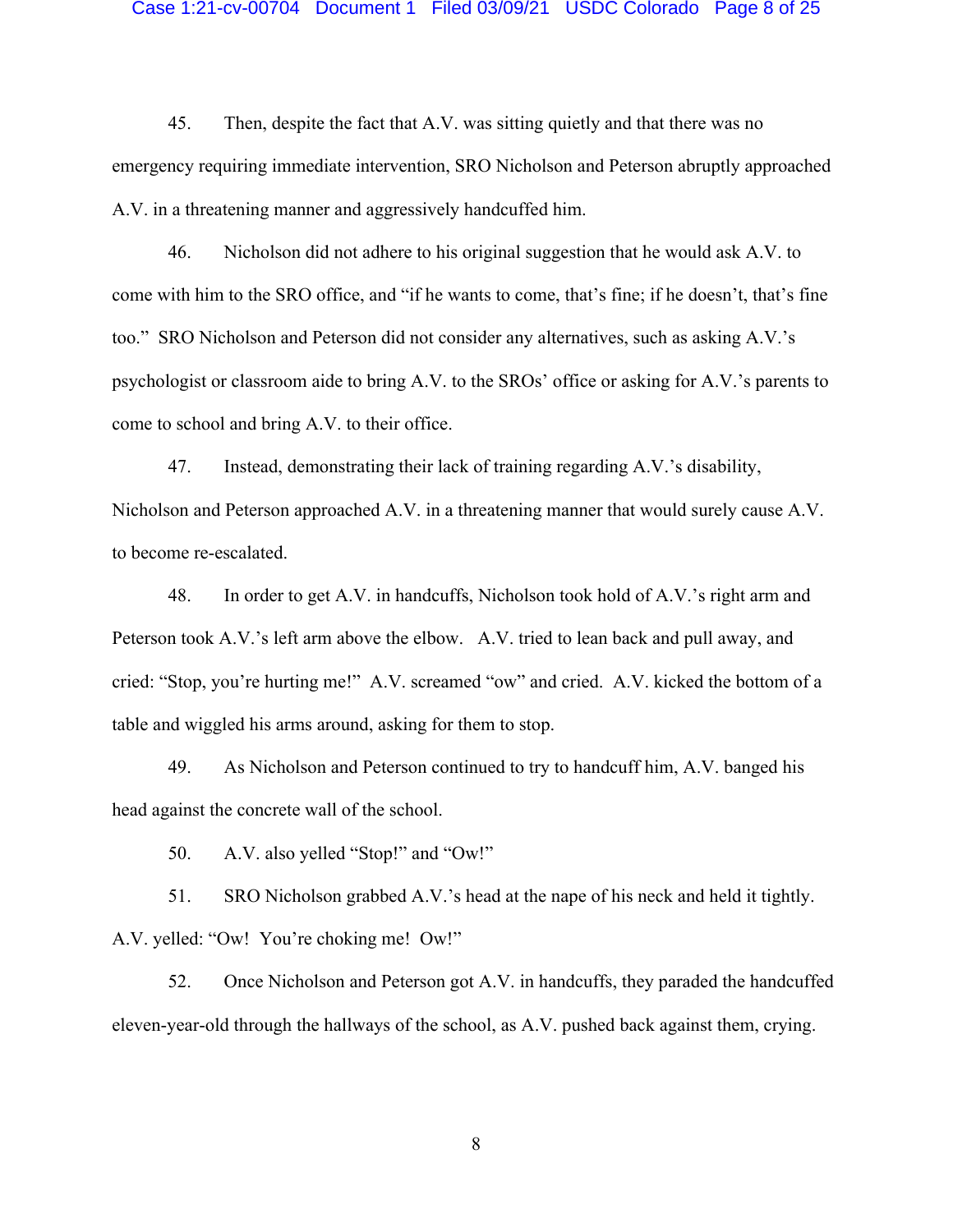#### Case 1:21-cv-00704 Document 1 Filed 03/09/21 USDC Colorado Page 9 of 25

53. The SROs erroneously interpreted A.V.'s reactions as "resisting" and being "violent." When SRO Peterson told A.V. that he needed to stop resisting, A.V. said: "I'm not!"

54. The SROs pushed the handcuffed boy out of the building toward the patrol car.

55. A.V. asked officers to remove the handcuffs. Peterson responded: "We're not taking them off." A.V. continued to cry as the officers pushed him into their patrol car.

56. Once he was seated in the patrol car, A.V. began banging his head loudly against the plexiglass.

### **SROs Leave A.V. In the Patrol Car For Hours**

57. Once A.V. was handcuffed in the backseat of the car, SRO Nicholson left the car, while SRO Peterson stayed with A.V. in the patrol car.

58. Nicholson spoke with Principal D'Ardenne. Nicholson said to Principal D'Ardenne: "I was hoping that would go a little easier." Principal D'Ardenne replied, "Yeah me too. Well, initially . . . he was in a pretty calm place so I was bummed it went that way."

59. Principal D'Ardenne also told Nicholson that A.V. had a history of harming himself. The principal stated: "[H]e's a kid who's got an emotional disability, which is obviously why he's responding the way he is. And he's got this history of self-harm . . . I just want to make sure we're doing everything we can to make sure he's not in any position to harm himself 'cause I think he will try."

60. At this point, A.V. was banging his head repeatedly on the plexiglass and window of the patrol car. Both SROs Peterson and Nicholson saw and heard A.V. banging his head forcefully while sitting handcuffed in the patrol car.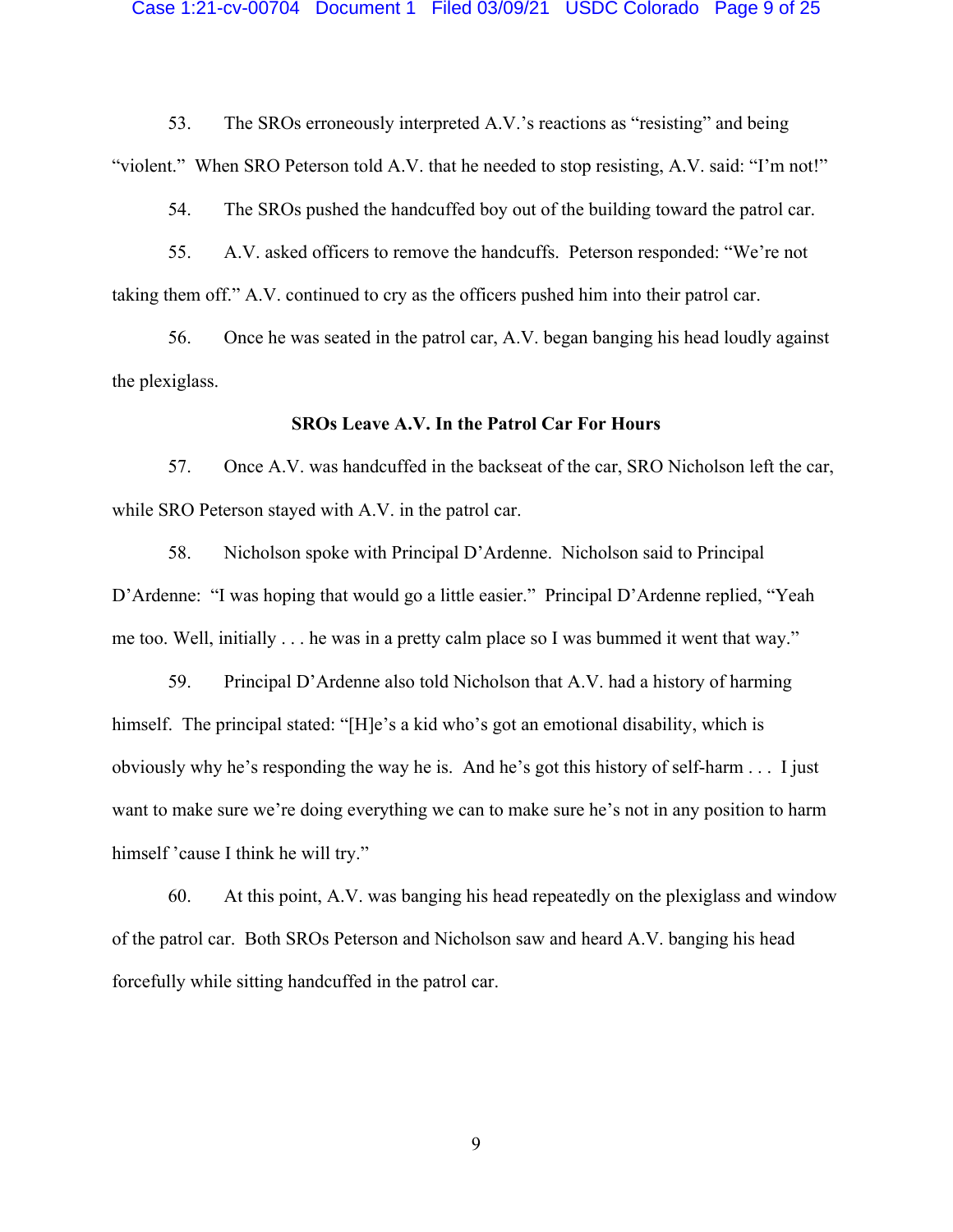61. Yet, rather than move A.V. so that he would not bang his head, Nicholson and Peterson left A.V. banging his head in the car and ignored the principal's warning about A.V. inflicting self-harm in the past.

62. Nicholson went to collect witness statements, while Peterson stayed near the patrol car by A.V. A.V. sat handcuffed in the police car for more than two hours.

63. A.V. calmed down significantly after about 25 minutes in the car.

64. None of the Defendant SROs removed A.V.'s handcuffs while he sat in the car.

65. SRO Daniel Coyle—an SRO assigned to another school—arrived at Sagewood at some point while A.V. was still sitting handcuffed in the patrol car. Like Nicholson and Peterson, Coyle did not uncuff A.V. or do anything to stop A.V. from banging his head.

### **A.V.'s Stepfather Comes to School**

66. While A.V. was sitting handcuffed in the car, A.V.'s stepfather arrived at the school.

67. A.V.'s stepfather asked to see A.V., but SROs would not allow him to.

68. Nicholson told A.V.'s stepfather that A.V. would be taken to a juvenile detention center, the Marvin W. Foote Youth Services Center. He told A.V.'s stepfather that A.V. was being charged with assault for allegedly stabbing a student with a pencil and assaulting a police officer. He also said that A.V. could be charged with harassing the principal and another teacher, but that the school staff did not want to press charges.

69. A.V.'s stepfather replied: "I mean this is crazy. This is a kid with autism and you guys are gonna press charges against him?" A.V.'s stepfather explained that "[t]his is a kid with autism that's obviously dysregulated."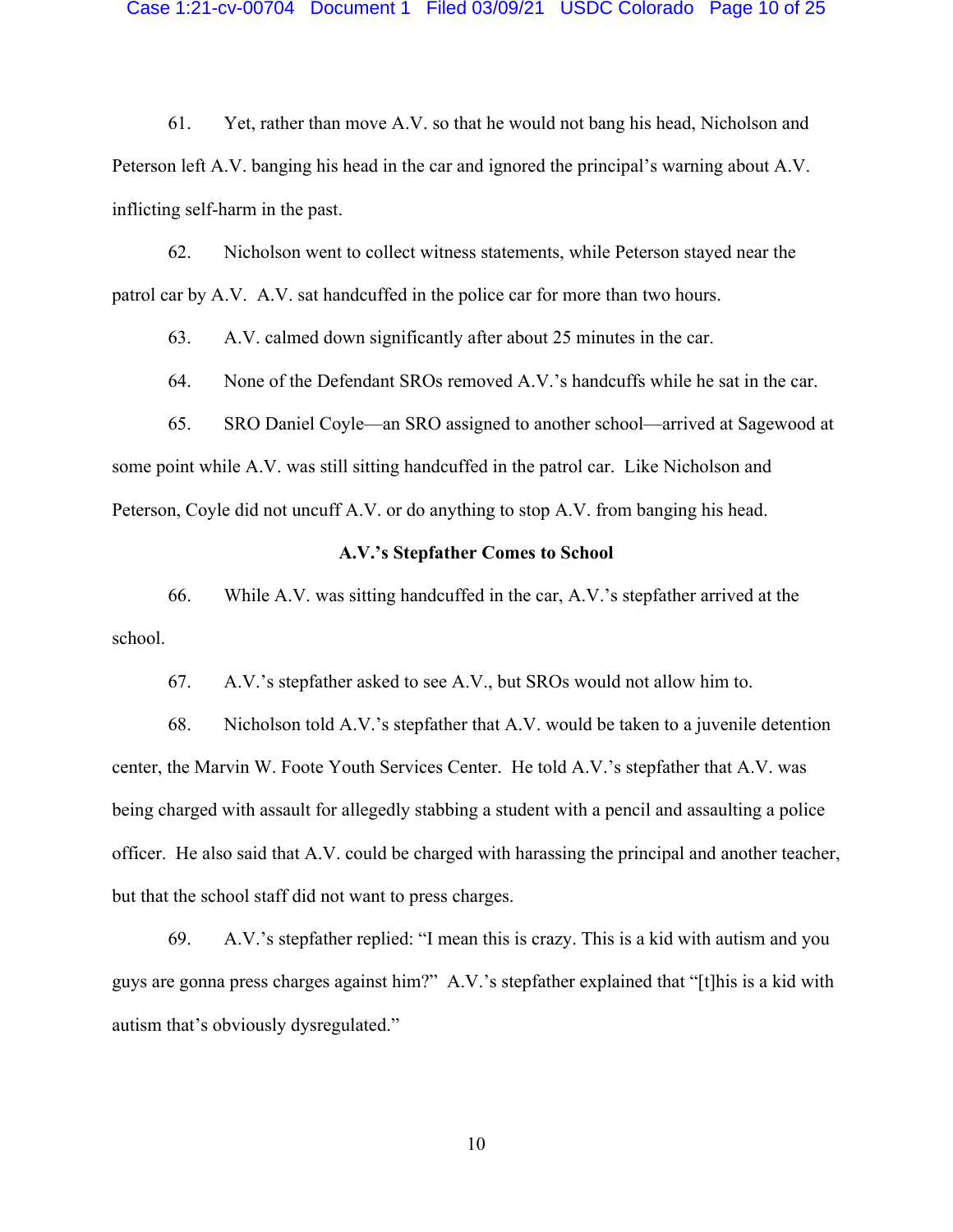#### Case 1:21-cv-00704 Document 1 Filed 03/09/21 USDC Colorado Page 11 of 25

70. A.V.'s stepfather requested that A.V. be taken to Children's Hospital because he had become dysregulated.

71. Despite A.V.'s stepfather's requests to see A.V. and for the officers to bring A.V. to Children's Hospital, the SROs did not change course or get A.V. medical attention.

### **Transporting A.V. to the Juvenile Detention Center**

72. After leaving A.V. handcuffed in the car for over two hours without a parent,

without an opportunity to use the restroom and without food, SROs patted A.V. down and moved him into a different police car. A.V. complied.

73. SRO Coyle drove A.V. to the Foote Center.

74. Coyle left A.V. in handcuffs throughout the ride, even though A.V. significantly calmed down.

75. Although the SROs knew A.V. had been repeatedly and forcefully banging his head against the plexiglass and that he was dysregulated, none of them got A.V. any medical attention.

76. Nobody at the Foote Center evaluated A.V.'s medical condition.

77. The SROs discriminated against A.V. because of his disabilities when they determined not to get him medical attention.

78. The eleven-year-old remained in custody at the Foote Center into the night, until his parents were able to post a \$25,000 bond to release him.

79. A.V. was charged with misdemeanor assault for allegedly causing injury to his classmate, two charges of misdemeanor harassment for allegedly striking school staff, as well as second degree felony assault of a peace officer and a misdemeanor of resisting arrest. The charges have since been dropped.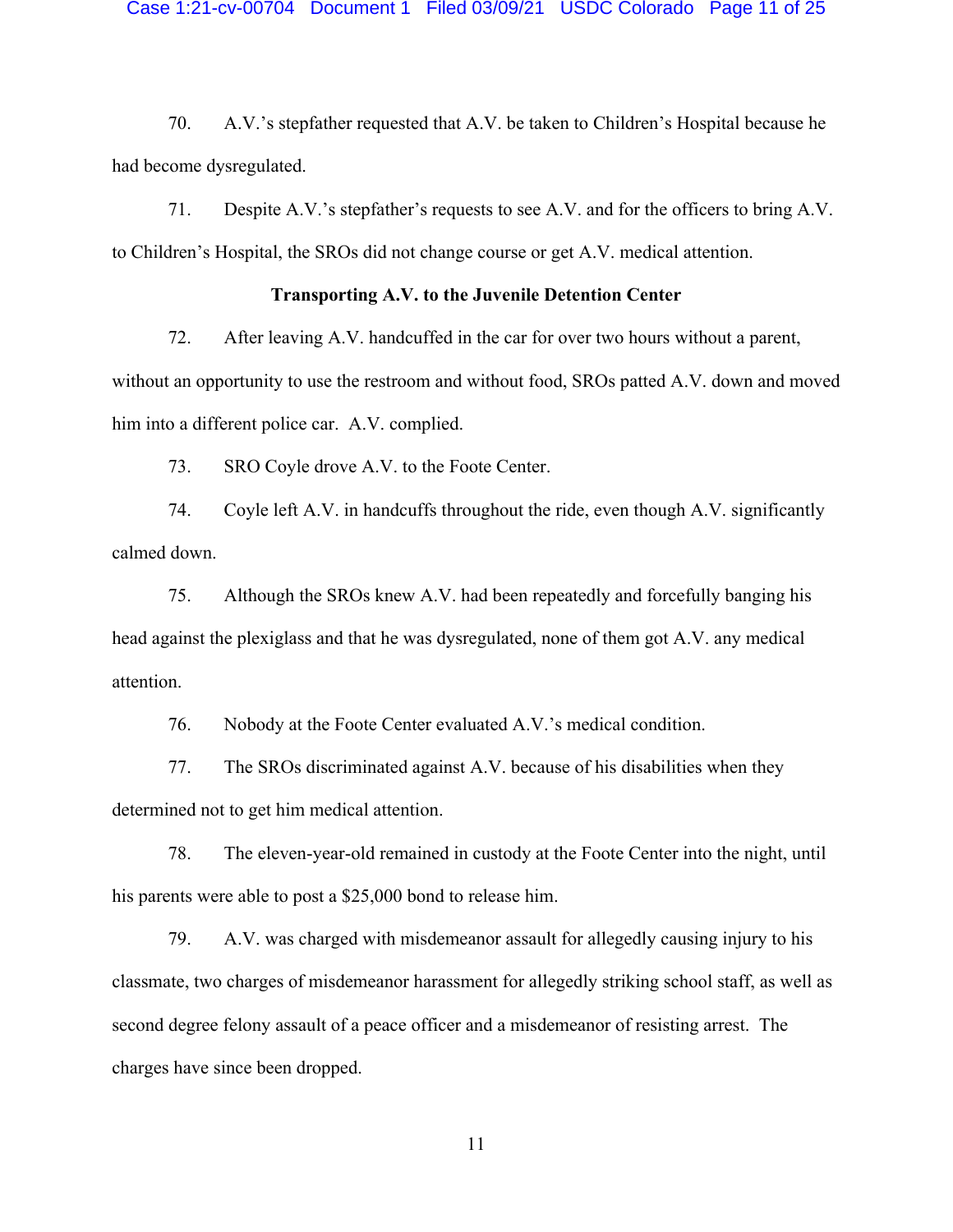### **Aftermath**

80. A.V.'s parents took A.V. to his pediatrician the next morning.

81. He had a headache and a 5 centimeter hematoma on his forehead from banging his head throughout the incident.

82. A.V. also had swollen wrists from the handcuffs.

83. After the incident, A.V. participated in the Day Treatment program at Children's Hospital from September 6 through September 18, 2019.

84. A.V. has suffered emotionally and since the incident, he demonstrates fear,

distrust, and anxiety when interacting with law enforcement officers.

# **The Sheriff and School District Failed to Adequately Train the SROs on Interacting with Students with Disabilities**

85. Both the Douglas County School District and the Douglas County Sheriff were responsible for effectively training the Defendant SROs but failed to do so.

86. Both were responsible because for the 2019-2020 school year, DCSO and the School District split the costs of the SRO's salaries and benefits, and both DCSO and the School District paid for costs of SRO training. The SROs were also agents of both the Sheriff's Office and the School District.

87. The Sheriff's policies state that all officers are trained in recognizing mental health and related disorders, including autism, and trained in de-escalation techniques. But in reality, SROs receive little or no training on interacting with students with disabilities, how to approach such students, how to de-escalate such students, how to keep these students safe, or when to seek medical attention for such students.

88. Whatever training they do receive is ineffective and inadequate, and leaves officers with clear gaps in their knowledge of how to interact with students with disabilities.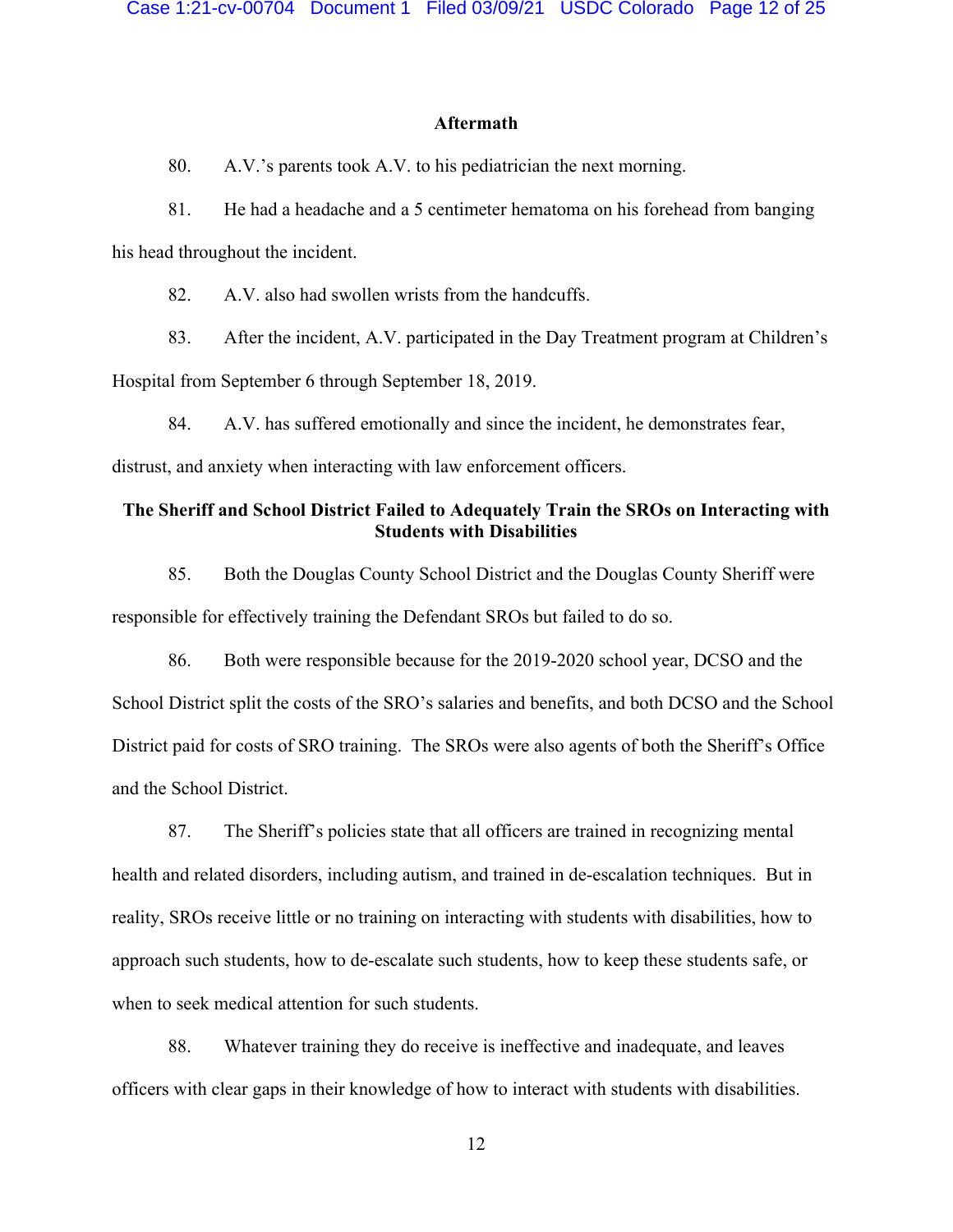89. Additionally, the 2019-2020 school year was the first year that SROs were assigned specifically to Douglas County middle schools, and despite this, neither the School District nor the DCSO provided training to SROs in interacting with middle-school aged children with disabilities.

90. The SROs involved in this incident did not have appropriate training.

91. Nicholson had never been an SRO before the 2019-2020 school year. DCSO and the School District did not assign experienced SROs to middle schools, but instead, at least at Sagewood Middle School, they placed a new SRO: SRO Nicholson.

92. SRO Nicholson was still in his field training when he handcuffed and arrested A.V.

93. Despite his own limited and outdated training and lack of experience with middleschool aged students, SRO Peterson was chosen to supervise and observe SRO Nicholson in the field to train him to be an SRO at Sagewood Middle School. SRO Peterson was thus supervising SRO Nicholson on August 29, 2019 at the time of the incident.

94. SRO Peterson commended SRO Nicholson's actions after the incident with A.V. and commented that Nicholson did a "great" and "outstanding job" handling the "highly stressful call."

95. Peterson commented that Nicholson was "prepared to handle his new role as the Sagewood SRO . . . and he has the knowledge and skill set to be a [sic] great SRO."

96. On September 4, 2019, just four school days after the incident with A.V., Nicholson was recommended to advance out of SRO training to solo status, because he was deemed to have successfully completed the SRO field training program.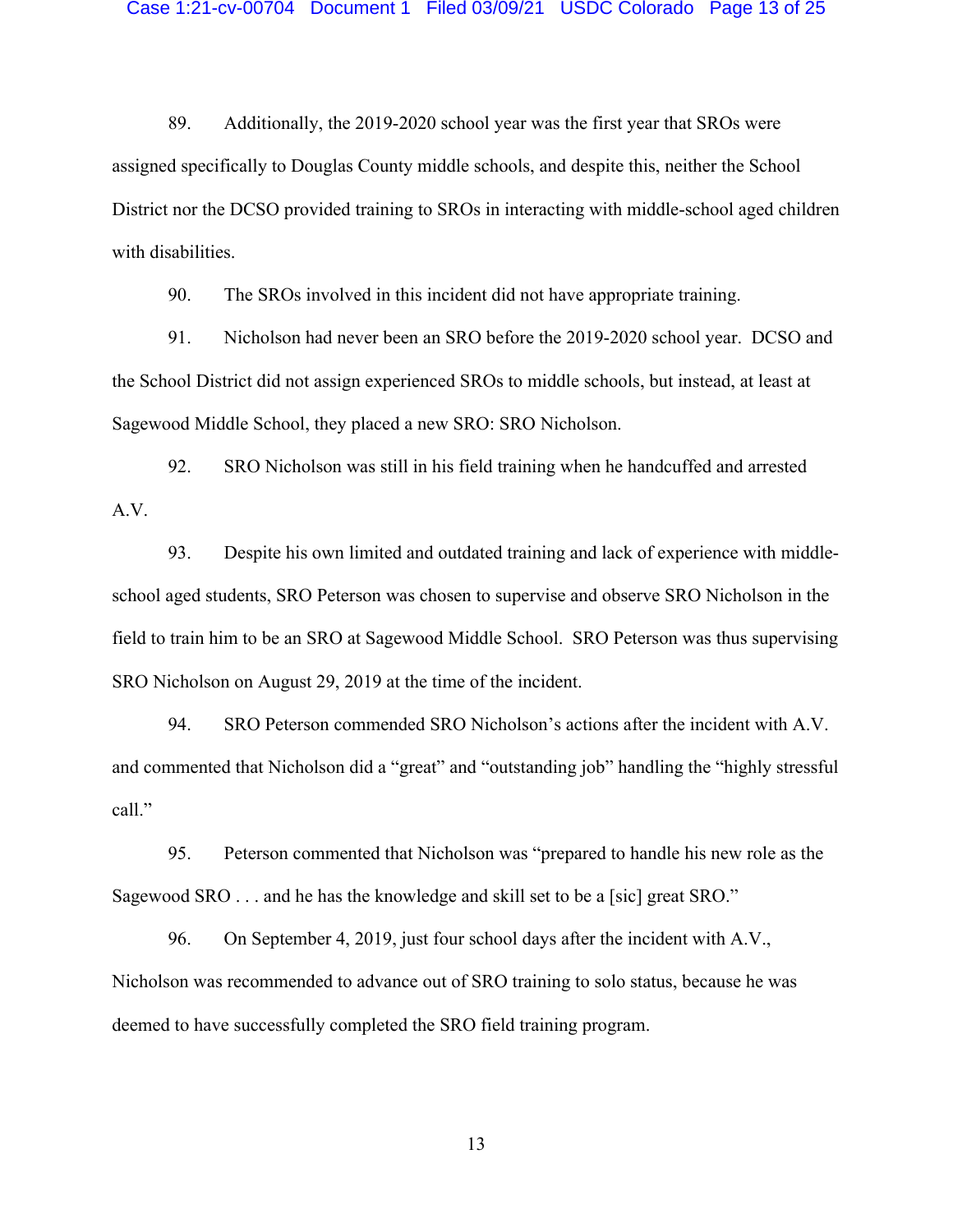#### Case 1:21-cv-00704 Document 1 Filed 03/09/21 USDC Colorado Page 14 of 25

97. Nicholson advanced out of field training even though he clearly violated numerous Sheriff's Office policies in mishandling the situation with A.V, not to mention the numerous violations of A.V.'s rights.

98. SROs Nicholson, Peterson, and Coyle violated the following DCSO policies in the situation with A.V.:

- a. Policies that require officers to use discretion and the least coercive intervention and to consider alternatives to arrest when dealing with juveniles and people with mental health disorders and disabilities;
- b. Policies that require juveniles who are placed in custody to be transported "without delay" to the juvenile assessment center; and
- c. Policies on detainee transportation that require that officers transport detainees who become "sick or injured incidental to an arrest" to an appropriate medical facility as soon as possible or otherwise request paramedics.

99. The SROs violated these policies because: (1) they did not consider alternatives to incarceration throughout the incident; (2) they left A.V. handcuffed in the patrol car for over two hours rather than transporting him immediately; and (3) they did not take A.V. to get medical attention despite knowing that A.V. was banging his head and was dysregulated, and that his father said he needed to be taken to the Children's Hospital.

100. No SRO was disciplined due to the incident, and in fact, the SROs were rewarded for their performance or complimented each other on their performance.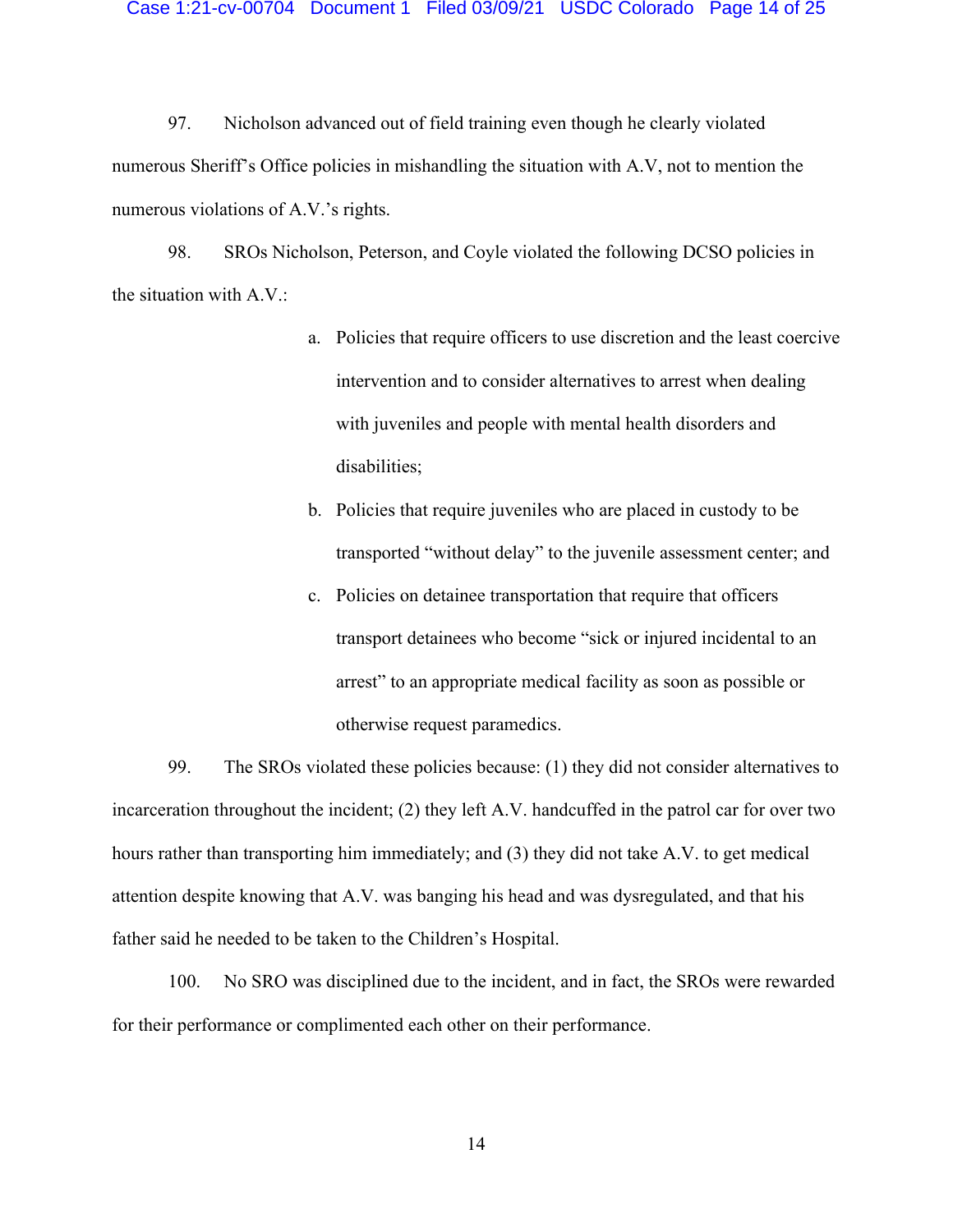# **The Sheriff's Office and School District Have a Pattern and Practice of Mishandling Situations Involving Students with Disabilities**

101. The Douglas County School District and Sheriff's Office have a pattern and practice of their employees and agents mishandling situations involving students with disabilities.

102. They have a pattern and practice of disproportionately putting children with disabilities into restraints, secluding them, and referring them to law enforcement.

103. In the 2018-2019 school year, the Douglas County School District used the highest number of restraints and seclusions on students out of any school district in Colorado, with 352 total restraints and 79 total seclusions.<sup>3</sup>

104. According to the School District's own "Restraint Reports" from 2016-2019,

71.9% of the time when interventions such as restraints were used, they were used on children

who had "center-based" learning needs and/or moderate needs.

105. Additionally, according to a Colorado Department of Education report, during the 2018-2019 school year, 29.6% of students in the Douglas County School District who were referred to law enforcement were special education students.<sup>4</sup>

106. Furthermore, several other incidents in Douglas County schools reflect the pattern and practice in which the School District and Sheriff's Office—and/or their agents inappropriately handle children with disabilities and inappropriately ensnare them in the criminal justice system.

3 Melanie Asmar, *Behind Closed Doors: When it Comes to Seclusion and Restraint, Colorado Schools 'are Investigating Themselves,'* CHALKBEAT, Feb. 20, 2020, https://co.chalkbeat.org/2020/2/20/21178602/behind-closed-doors-when-it-comes-to-seclusion-andrestraint-colorado-schools-are-investigating-them

<sup>&</sup>lt;sup>4</sup> This study also showed that 13 out of the 27 students in Defendant School Dsitrict who were referred to law enforcement in the 2018-2019 school year were Hispanic (48%), even though only about 15% of students in the district are Hispanic.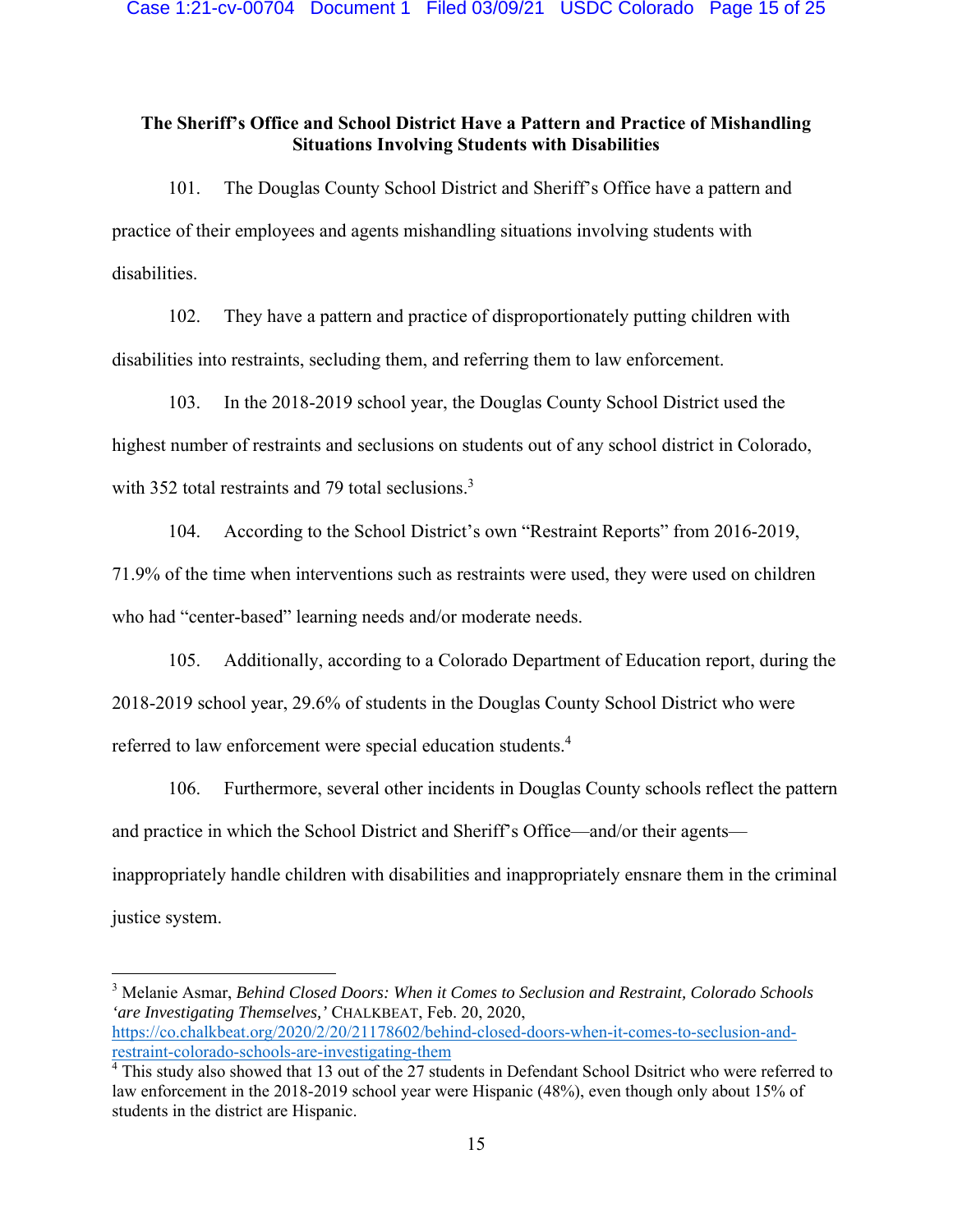107. For example, in October 2015, a few years prior to this incident, a ten-year-old child with autism at a Douglas County school got into a schoolyard altercation, and as in this case, there, the child was criminally charged with assault and harassment.<sup>5</sup> There were two protests at the courthouse in response to these criminal charges, in which parents and autism advocates suggested that children with autism in Douglas County schools were criminalized for their autism.<sup>6</sup> Charges against the child were dismissed over two years after the incident occurred.7

108. The pattern continued with another incident in December 2019 at Sagewood Middle School—the same school that A.V. attended. During that incident, a teacher claimed that a 12-year-old child with autism and other disabilities spit on her when he was escalated. In response, SRO Nicholson—the same SRO who had handcuffed A.V.—aggressively handcuffed the child and left the child in handcuffs for three hours. The child was criminally charged. The child had bruises and marks on his wrists for several days. He had persistent nightmares and could hardly sleep afterwards, and he is now terrified of police.

# **The Sheriff and School District Knew of the Risk that SROs Would Violate the Rights of Children with Disabilities with their Present Training and their Failure to Provide Adequate Training Was A Moving Force Behind the Injuries Here**

109. The School District and Sheriff were aware or should have been aware, based on their own statistical data and specific incidents, that their present training for school staff including SROs—posed a risk that students' rights would be violated, and that further training regarding interacting with students with disabilities was needed to prevent or reduce that risk.

<sup>5</sup> Grant Stringer, *After Schoolyard Altercation, Child with Autism Charged with Assault, WESTWORD,* July 17, 2017, https://www.westword.com/news/autistic-child-logan-thompson-charged-with-assault-indouglas-county-9266351. 6 *Id.*<sup>7</sup> *Id.*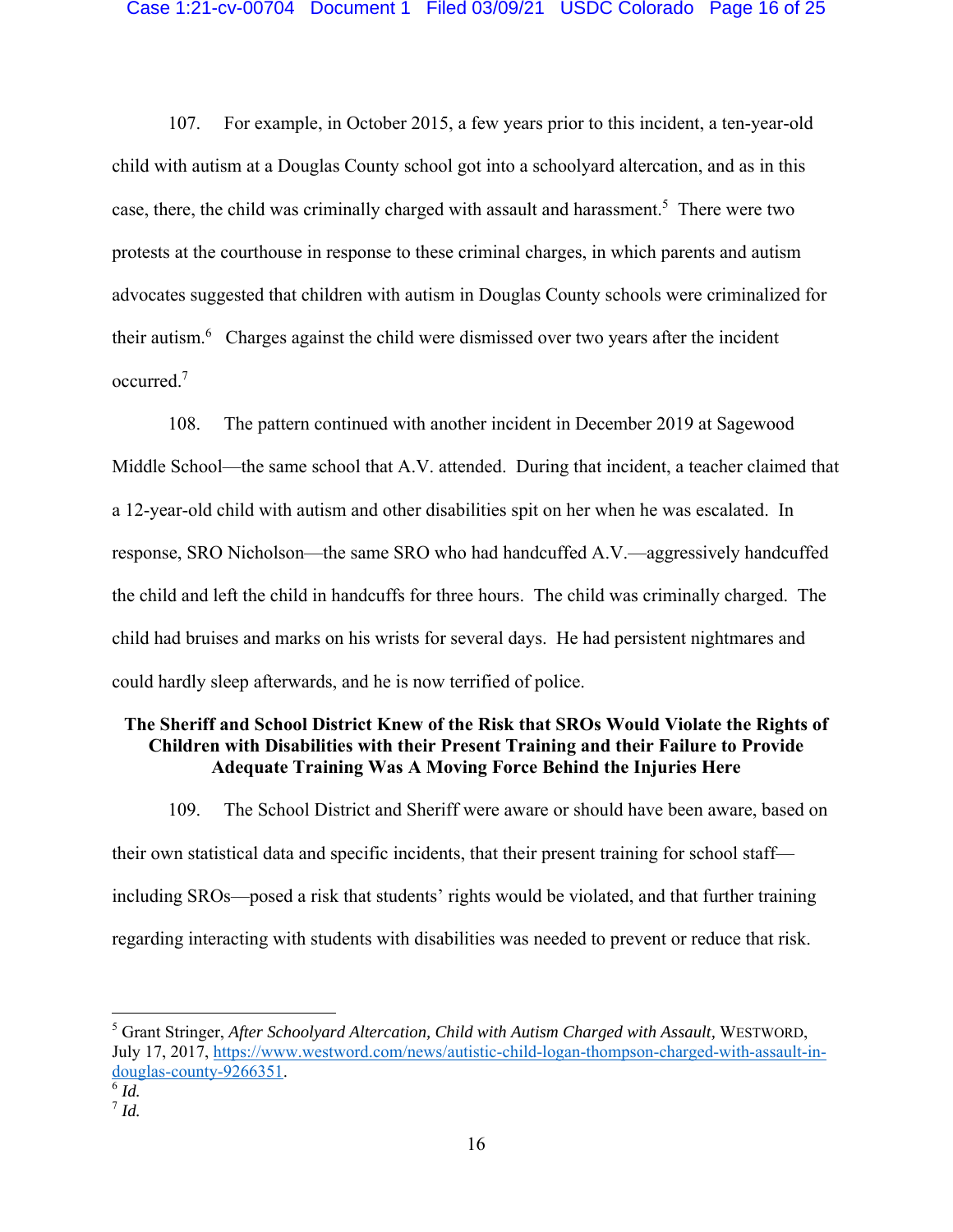### Case 1:21-cv-00704 Document 1 Filed 03/09/21 USDC Colorado Page 17 of 25

110. Indeed, the Douglas County School District had also entered into multiple Resolution Agreements with the U.S. Department of Education Office for Civil Rights ("OCR") after incidents involving its mishandling of students with disabilities, including but not limited to: (1) a 2016 agreement in which the School District promised to provide training to all School personnel at a particular Douglas County school regarding disability discrimination; (2) a 2018 agreement in which the School District promised to train staff and administrators at a particular Douglas County school on providing a least restrictive environment to students with disabilities; and (3) an agreement entered into in July 2019 in which the School District promised to train staff and administrators at a particular Douglas County School on disability discrimination.

111. Each of these Resolution Agreements showed that the School District and the Sheriff were aware that their present training posed a risk that students' rights would be violated, and that further training was needed for SROs across the District, and not just in the schools subject to the Resolution Agreements, to prevent or reduce that risk.

112. In addition, national and local news coverage of SRO interactions with children with disabilities made or should have made the School District and Sheriff aware of the risks that students' rights would be violated if they did not provide further training on handling students with disabilities.

113. In July 2018, multiple national news stories were published about a mother suing the city of Flint, Michigan after an SRO handcuffed her seven-year-old son for about an hour during an afterschool program.<sup>8</sup>

<sup>&</sup>lt;sup>8</sup> Associated Press, *Lawsuit: 7-year-old Boy Handcuffed By Officer in School*, FOX NEWS, Jul. 31, 2018, https://www.foxnews.com/us/lawsuit-7-year-old-boy-handcuffed-by-officer-in-school.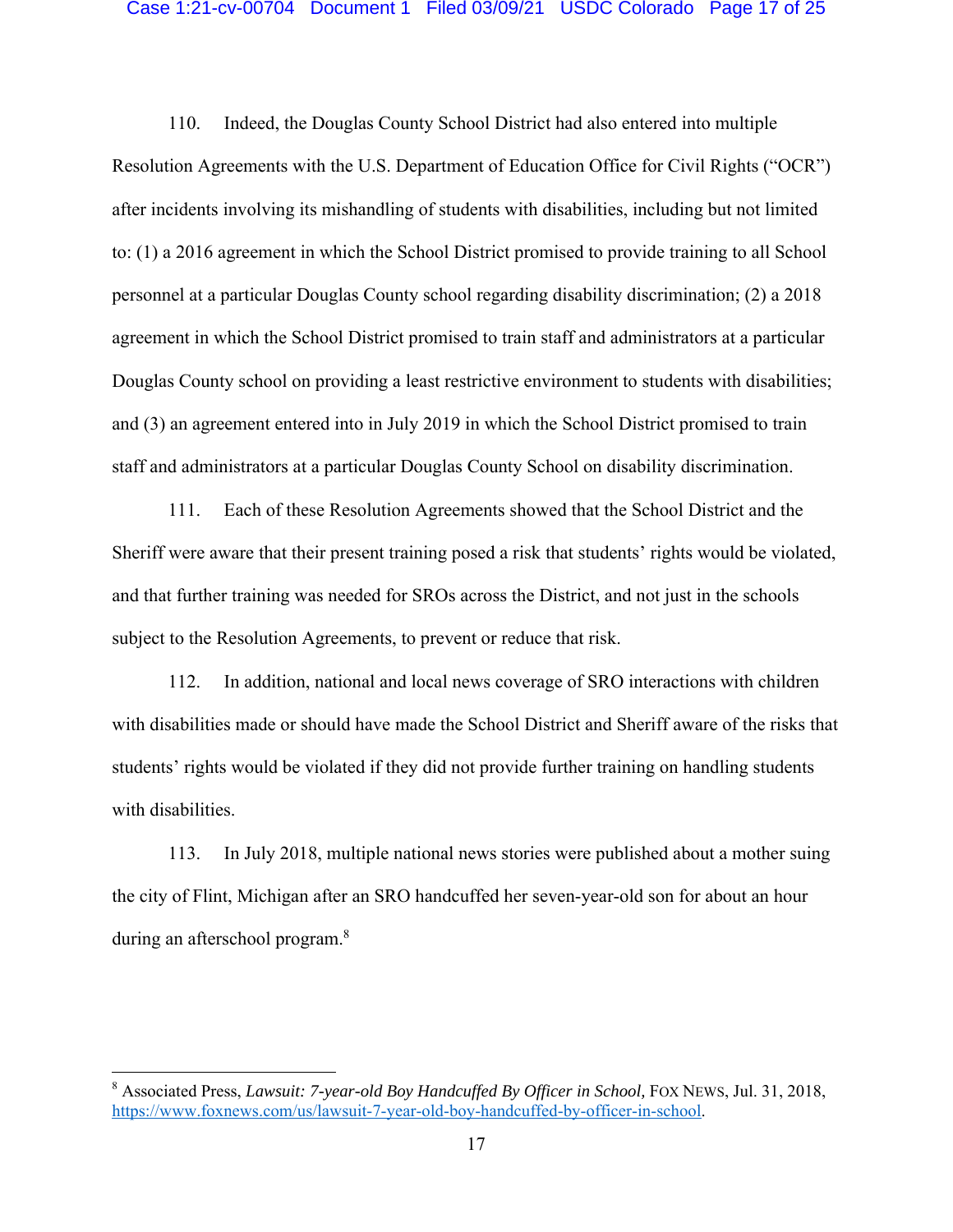### Case 1:21-cv-00704 Document 1 Filed 03/09/21 USDC Colorado Page 18 of 25

114. Similarly, on August 13, 2018, about a year before the incident with A.V., ABC news published online and televised national stories about a ten-year-old boy with autism who was handcuffed by an SRO in Denton, Texas.<sup>9</sup>

115. Prior to that, in October 2015, national news organizations published a widelycirculated video of an SRO violently throwing a South Carolina high school student and her desk to the ground and dragging her along the ground.10 News stories continued to be published as the SRO was fired and state and federal investigations were launched.<sup>11</sup>

116. Moreover, local news stories, that were closer in time and location to Douglas County, should have made Defendant Sheriff and School District aware of these issues.

117. In April 2019, just four months prior to the incident involving A.V., Channel 9 News published and televised several news stories detailing the handcuffing of a seven-year-old at a public elementary school in Denver.<sup>12</sup>

118. One month later, news sources reported on another handcuffing of a child in a Denver public school: this time an eleven-year-old with disabilities.<sup>13</sup>

<sup>9</sup> Joeeta Biswas, *Parents to Sue After 10-Year-Old Boy With Autism Repeatedly Pinned To The Ground, Handcuffed By Officer,* ABC NEWS, Aug. 13, 2018, https://abcnews.go.com/News/parents-sue-10-yearboy-autism-repeatedly-pinned/story?id=57144546

<sup>10</sup> Dana Ford, Greg Botelho & Kevin Conlon, *Spring Valley High School Officer Suspended After Violent Classroom Arrest*, CNN (Oct. 27, 2015, 10:12 PM), http://edition.cnn.com/2015/10/27/us/south-carolina-

 $\frac{11}{11}$  Craig Melvin & Erik Ortiz, *South Carolina Deputy Ben Fields Fired After Body Slamming Student: Sheriff*, NBC NEWS (Oct. 28, 2015, 12:34 PM), http://www.nbcnews.com/news/us-news/sheriffannounce-south-carolina-deputy-ben-fields-be-fired-sources-n452881. 12 9 News, *Father Speaks Out About 7-Year-Old Son Being Handcuffed by Denver Public School Safety* 

*Employees*, May 1, 2019, https://www.9news.com/video/news/investigations/father-speaks-out-about-7 year-old-son-being-handcuffed-by-denver-public-school-safety-employees/73-1b4a350b-13db-4d31 b3f5-ebf4e2aedfdd?jwsource=cl.<br><sup>13</sup> Melanie Asmar, *Hancuffed in Denver in the Fifth Grade: 'Whenever I Shut My Eyes, I Saw the Cuffs,'* 

CHALKBEAT, May 30, 2019, https://chalkbeat.org/posts/co/2019/05/30/handcuffed-in-denver-in-the-fifthgrade-whenever-i-shut-my-eyes-i-saw-the-cuffs/ (May 30, 2019).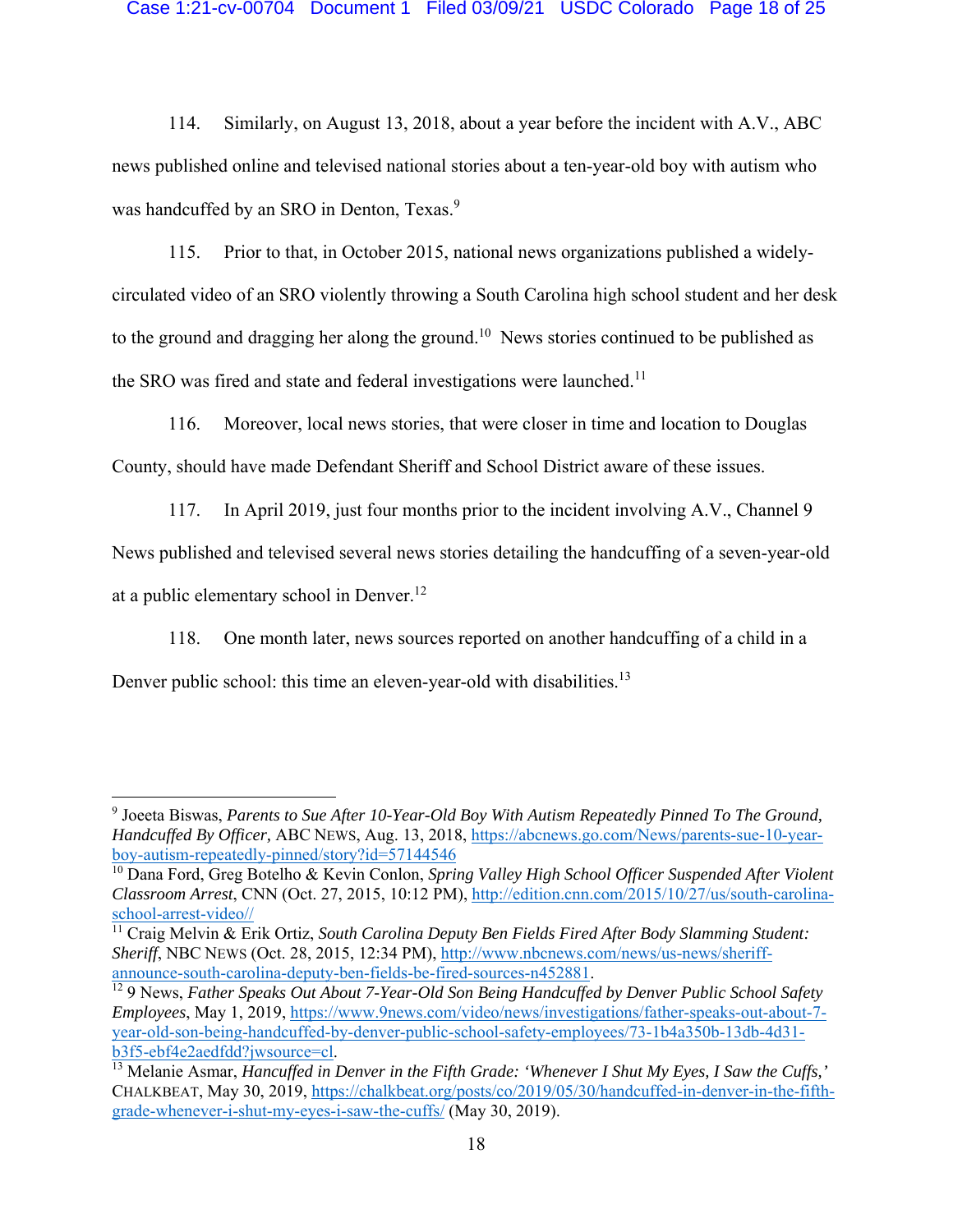#### Case 1:21-cv-00704 Document 1 Filed 03/09/21 USDC Colorado Page 19 of 25

119. News channels widely reported that the Board of Education in Denver changed its policies as a result of these two instances so that SROs could no longer handcuff elementary school students unless the student was openly displaying a deadly weapon, and SROs were discouraged from handcuffing middle school and high school students.<sup>14</sup>

120. National studies and statistics also made or should have made the Defendant School District and Sheriff aware of the risks that students' rights would be violated if they did not provide further training on handling students with disabilities.

121. A recent analysis of 2011-12 data by the U.S. Department of Education Office for Civil Rights revealed that although students with disabilities account for only 12% of public school students, they comprise 75% of students subjected to physical restraint in schools.<sup>15</sup>

122. In 2009, the U.S. Government Accountability Office ("GAO") published the results of a nationwide study documenting hundreds of uses of restraints in schools between 1990 and 2009, including 20 restraints that resulted in the death of a child.16 Nearly all of the incidents investigated by the GAO involved children with disabilities.

123. That same year, in testimony before the U.S. House of Representatives Education and Labor Committee, the GAO presented these findings and reported on the risks of injury and death associated with the restraint of children. The GAO explained that even in situations where

14 Melanie Asmar, *Denver School Board Bans Use of Handcuffs on Elementary School Students*, DENVER POST, June 14, 2019, https://www.denverpost.com/2019/06/14/denver-school-board-bans-use-ofhandcuffs-on-elementary-school-students/ (June 14, 2019).

<sup>&</sup>lt;sup>15</sup> U.S. DEP'T OF EDUCATION OFFICE FOR CIVIL RIGHTS, ISSUE BRIEF NO. 1: SCHOOL DISCIPLINE, RESTRAINT & SECLUSION HIGHLIGHTS 9 (Mar. 2014).

<sup>&</sup>lt;sup>16</sup> Statement of Gregory D. Kutz, Managing Director of Forensic Audits and Special Investigations, U.S. Government Accountability Office, to Committee on Education and Labor, U.S. House of Representatives 8 (May 2009), at http://www.gao.gov/new.items/d09719t.pdf.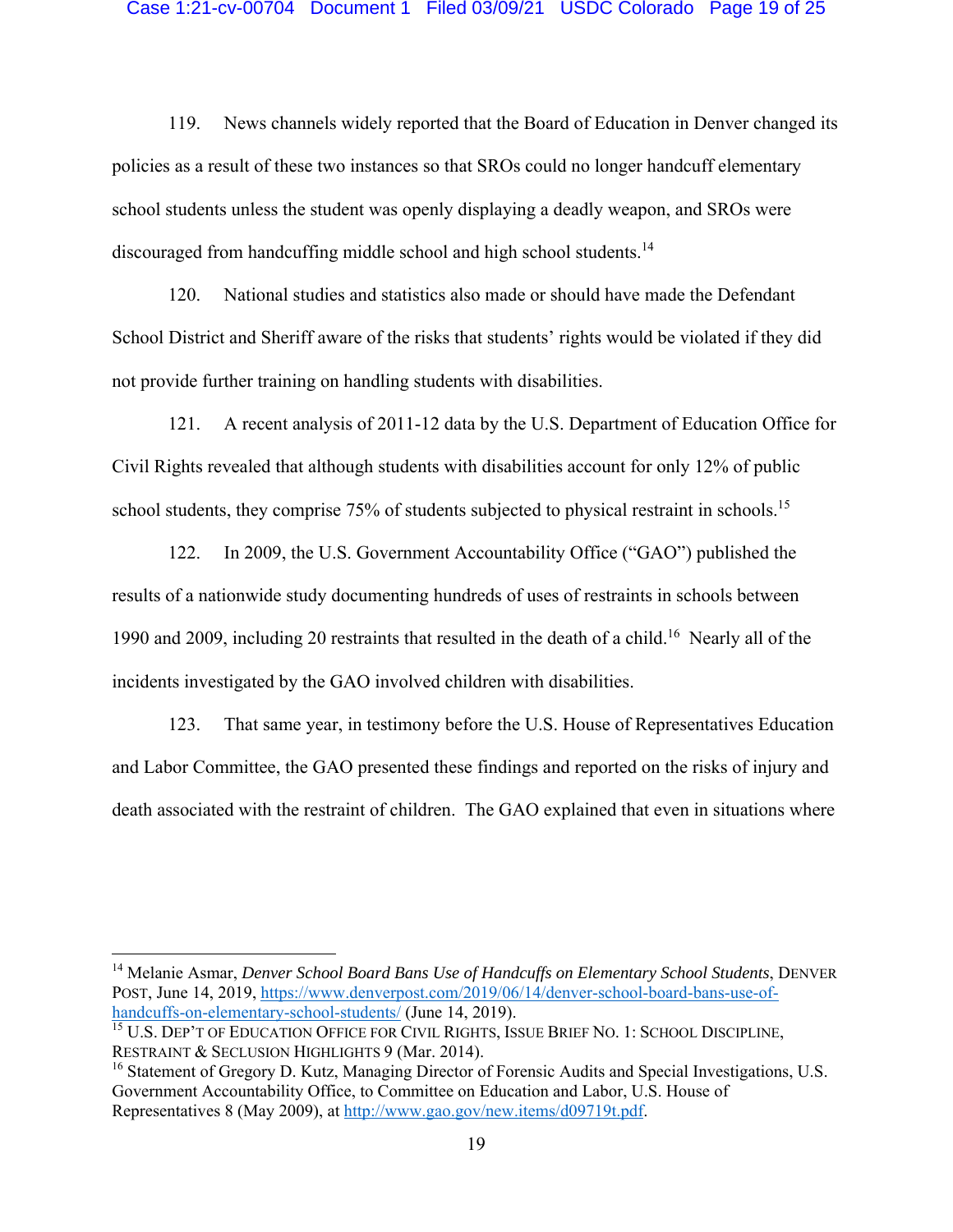### Case 1:21-cv-00704 Document 1 Filed 03/09/21 USDC Colorado Page 20 of 25

a child does not sustain any physical injury as a result of restraint, he is often severely traumatized.17

124. In January 2019, the U.S. Department of Education announced an initiative on the inappropriate use of restraint and seclusion, and in July 2019, its agencies provided a presentation to educational agencies about how the use of restraint and seclusion may result in unlawful discrimination against students with disabilities and on steps public schools must and can take to prevent the inappropriate use of restraint and seclusion on children with disabilities.18

125. These national studies and presentations should have informed the School District and Sheriff that further training was necessary regarding putting children with disabilities in restraints and the risk of not providing this further training.

126. Despite their knowledge of the need for more effective training, and despite their knowledge of the risks of failing to meet that need, the Sheriff and School District failed to provide effective additional training to SROs on interacting with students with disabilities.

127. The School District and Sheriff's pattern and practice, and their lack of adequate and effective training of SROs, were the moving forces behind the injuries to A.V. and the violations of his rights.

### **FIRST CLAIM FOR RELIEF**

**(Violations of the Americans with Disabilities Act- 42 U.S.C. § 12131)** 

*Against Defendant Tony Spurlock in his official capacity and Defendant Douglas County School District* 

128. Plaintiff hereby incorporates all other paragraphs of this Complaint as if fully set forth herein.

<sup>17</sup> *Id.* at 1.

<sup>18</sup> U.S. Department of Education Office of Civil Rights, *Civil Rights Data Collection (CRDC): Technical Assistance on Restraint and Seclusion,* https://www2.ed.gov/about/offices/list/ocr/data.html?src=image.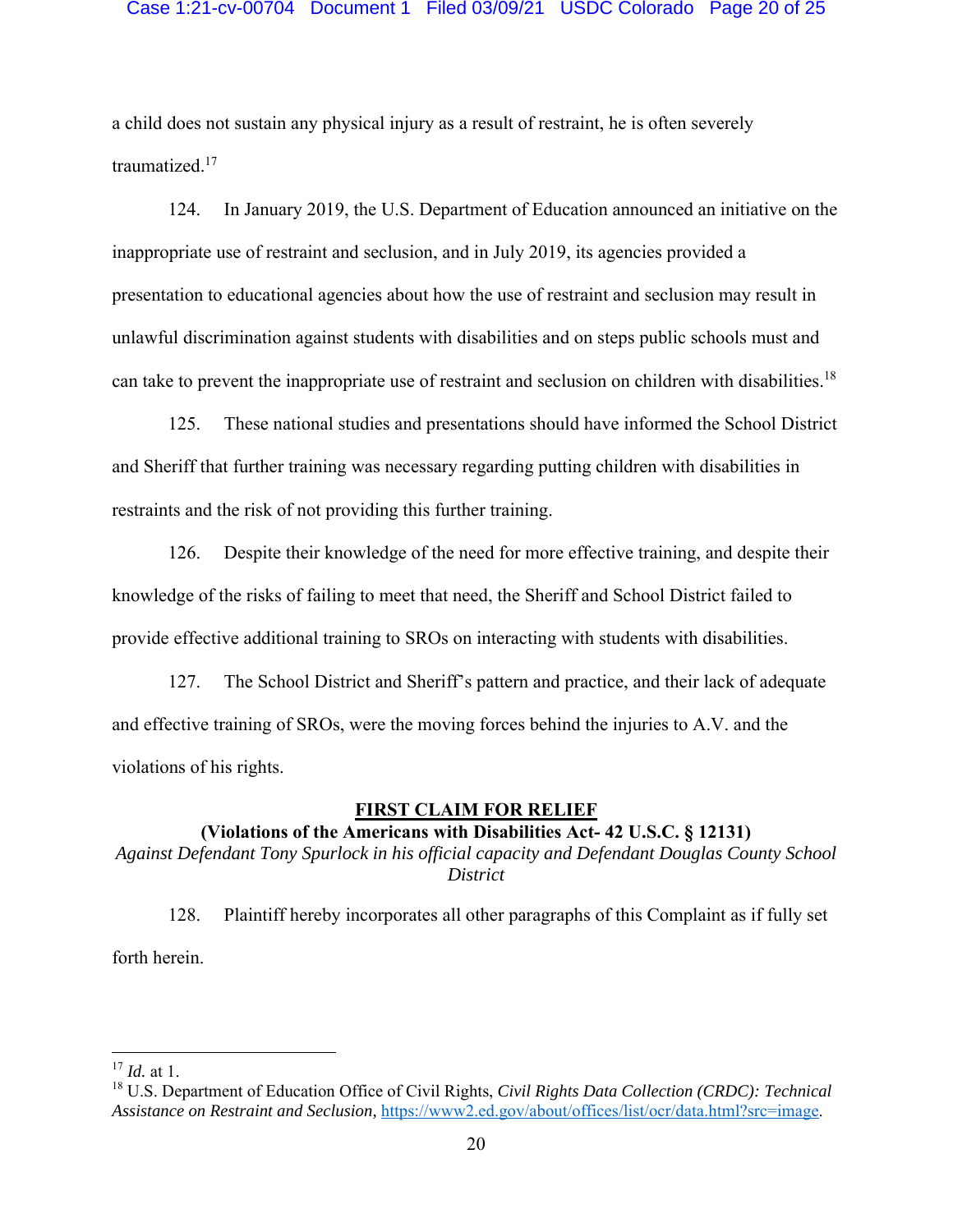#### Case 1:21-cv-00704 Document 1 Filed 03/09/21 USDC Colorado Page 21 of 25

129. Title II of the ADA prohibits public entities from discrimination on the basis of a disability. 42 U.S.C. § 12131(1)(B)).

130. A.V. is a qualified individual with a disability under the ADA. He has autism and serious emotional disabilities, which substantially limit his major life activities by causing him to be triggered by touch, and causing him challenges in his ability to communicate and manage emotions.

131. Through the SROs, Defendant Sheriff and School District denied A.V. reasonable accommodations.

132. Because the SROs denied A.V. reasonable accommodations, the Sheriff and School District caused A.V. to suffer greater injury and indignity in those processes than other arrestees.

133. The SROs knew that accommodations were necessary under Douglas County Sheriff's Office policies, but were indifferent to an obvious risk of not providing the accommodations.

134. The Sheriff and School District are liable for the actions of the SROs because they jointly employed the SROs and the SROs served as their agents.

135. The Sheriff and School District also denied A.V. the benefit of properly trained SROs in Sagewood Middle School who would be trained to appropriately interact with students with disabilities and reasonably accommodate those students.

136. The Sheriff and School District were on notice of the need for more or different training, but were deliberately indifferent to that need.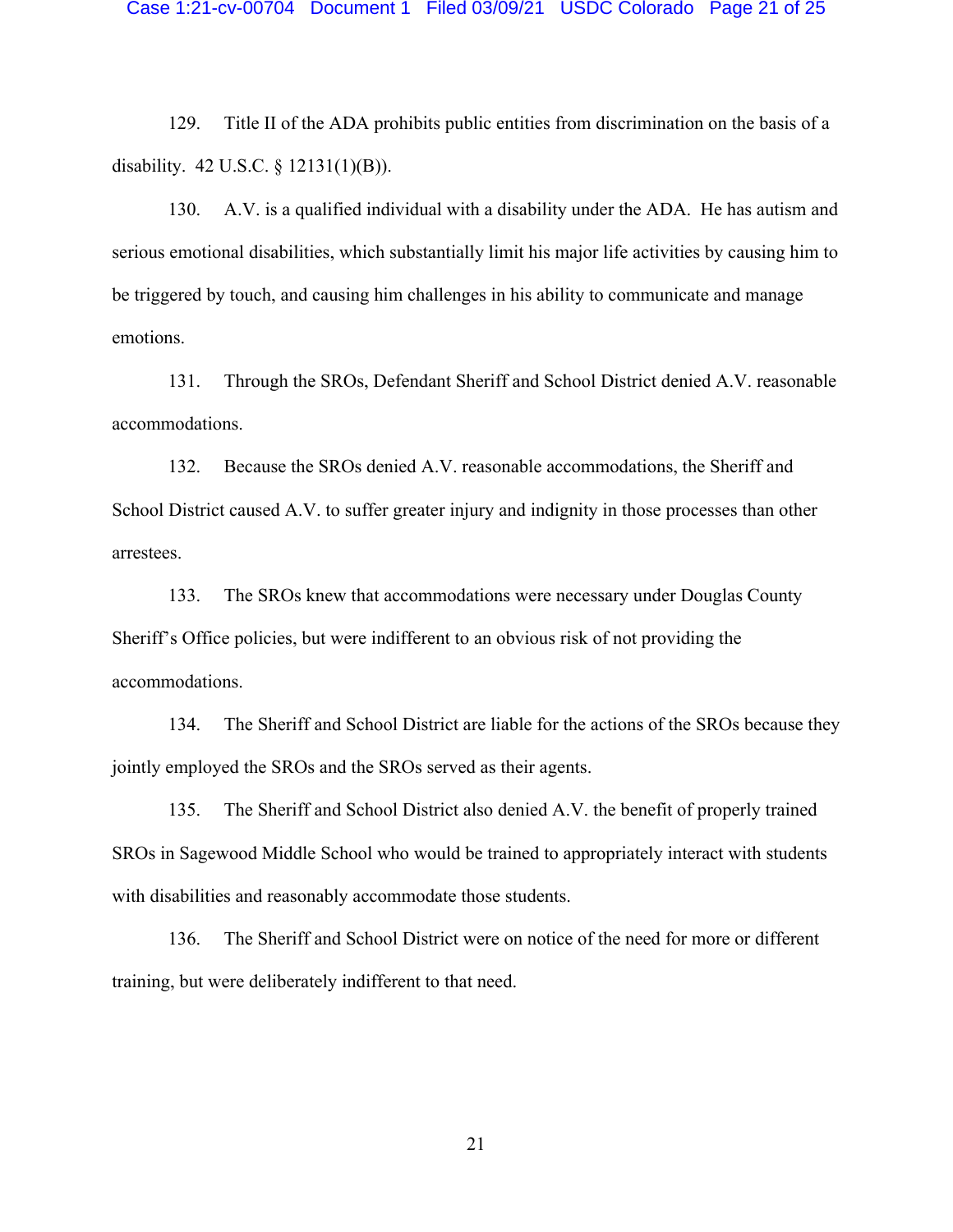137. As a proximate result of Defendant Sheriff's and School District's actions and

inactions, A.V. suffered physically and emotionally, and continues to experience fear, distrust, and anxiety regarding law enforcement officers.

138. As a result of the Sheriff's and School District's violations of Title II of the ADA, A.V. is entitled to compensatory damages, and reasonable attorneys' fees and costs.

### **SECOND CLAIM FOR RELIEF (Violations of the Rehabilitation Act- 29 U.S.C. § 794)**

*Against Defendant Tony Spurlock in his official capacity and Defendant Douglas County School District*

139. Plaintiff hereby incorporates all other paragraphs of this Complaint as if fully set forth herein.

140. Section 504 of the RA forbids programs that receive federal financial assistance to discriminate against individuals with a disability solely because of their disability. 29 U.S.C. § 794(a).

141. The Sheriff's Office and School District receive federal financial assistance.

142. A.V. is a qualified individual with a disability under the Rehabilitation Act.

143. Through the SROs, the Sheriff and School District denied A.V. reasonable accommodations.

144. Because the SROs denied A.V. reasonable accommodations, Defendant Sheriff and School District caused A.V. to suffer greater injury and indignity in those processes than other arrestees.

145. The SROs knew that accommodations were necessary under Douglas County Sheriff's Office policies, but were indifferent to an obvious risk of not providing the accommodations.

146. The SROs discriminated against A.V. solely as a result of his disability.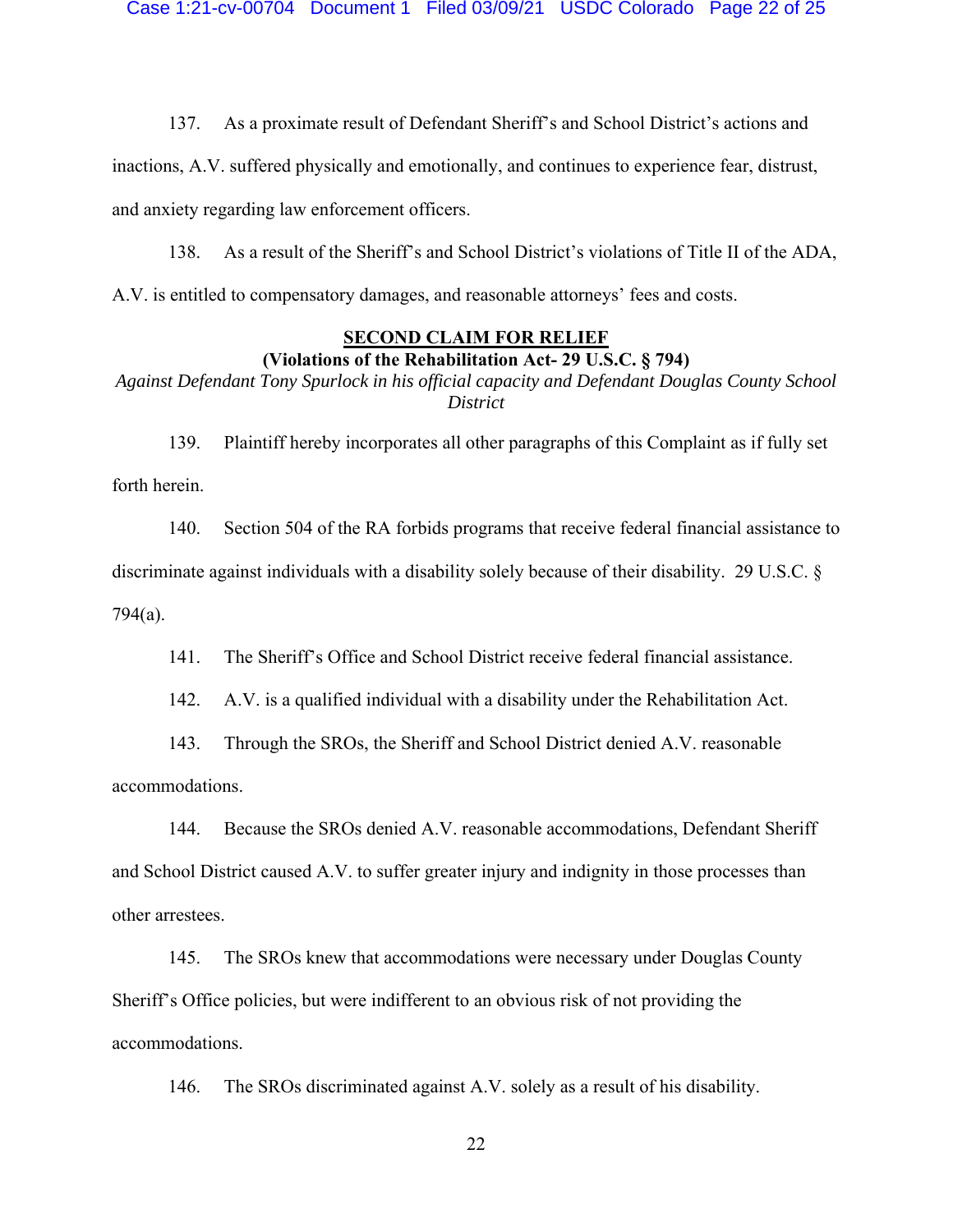147. The Sheriff and School District are liable for the actions of the SROs because they jointly employed the SROs and the SROs served as their agents.

148. As a proximate result of Defendant Sheriff's and School District's actions and inactions, A.V. suffered physically and emotionally, and continues to experience fear, distrust, and anxiety regarding law enforcement officers.

149. As a result of the Sheriff's and School District's violations of Section 504 of the Rehabilitation Act, A.V. is entitled to compensatory damages, and reasonable attorneys' fees and costs.

# **THIRD CLAIM FOR RELIEF**

# **(Violations of the Fourth Amendment Pursuant to 42 U.S.C. § 1983)**

*Against All Defendants* 

150. Plaintiff hereby incorporates all other paragraphs of this Complaint as if fully set forth herein.

151. The Fourth Amendment forbids unreasonable seizures, which include seizures carried out with excessive force.

152. SROs Nicholson, Peterson, and Coyle used excessive force in seizing A.V. violation of A.V.'s Fourth Amendment rights by handcuffing A.V. unduly aggressively and then forcing him to remain handcuffed and restrained for an excessively lengthy period of time.

153. SROs Nicholson, Peterson, and Coyle unreasonably and unconstitutionally seized A.V. and used excessive force in light of the totality of the circumstances, including but not limited to:

- a. That A.V. had not engaged in serious criminal activity;
- b. That A.V. posed no real physical threat to anyone;
- c. That A.V. was not attempting to flee school grounds;
- d. A.V.'s age, size, and disabilities;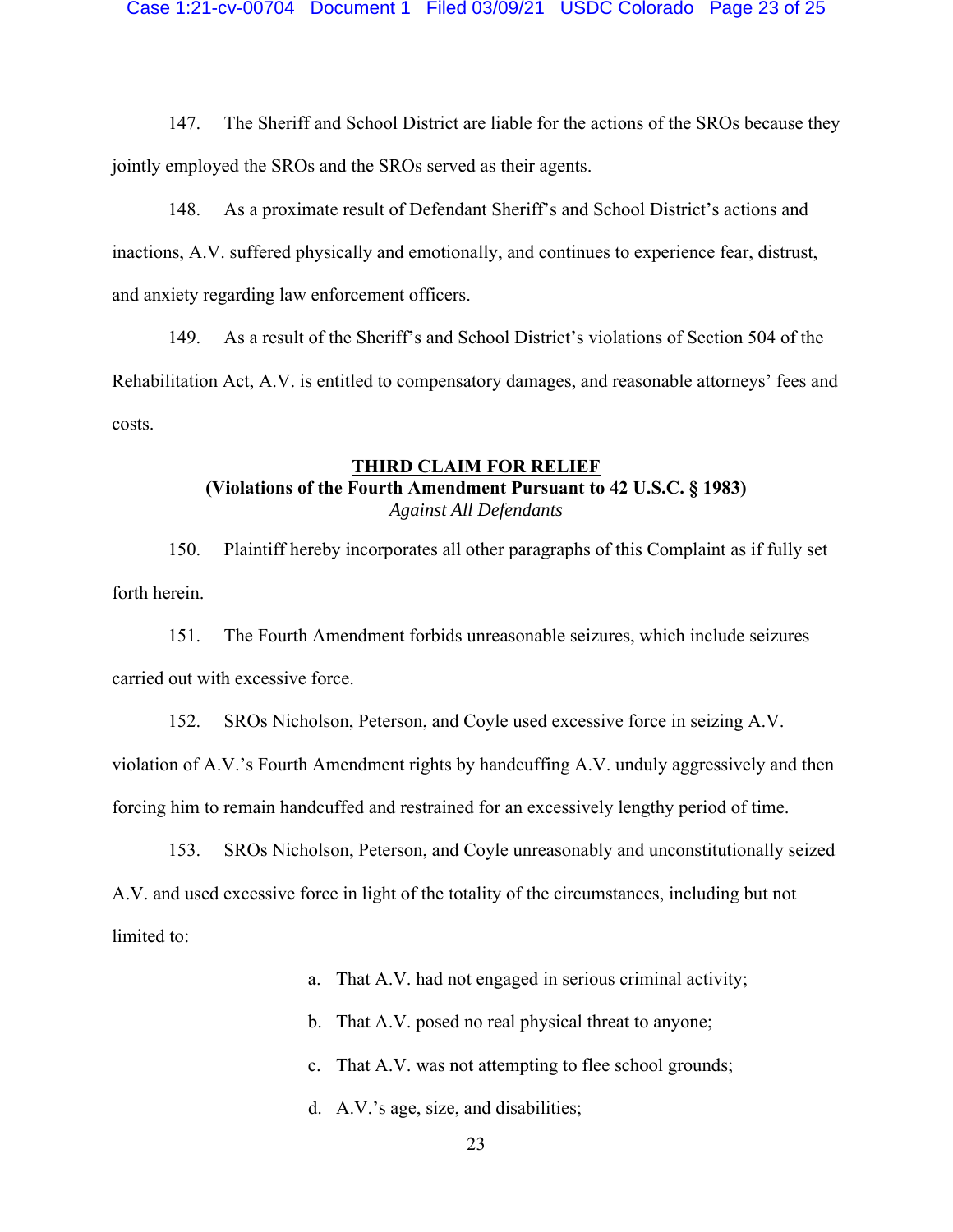- e. The failure of the SROs to appropriately approach and handle a child of A.V.'s age, size, and with A.V.'s disabilities; and
- f. The SROs' aggressive and threatening actions that prompted A.V. to re-escalate.

154. A.V.'s right to be free from unreasonable seizure and excessive force as described herein was clearly established at the time SROs Nicholson, Peterson, and Coyle handcuffed him and kept him in handcuffs for hours.

155. The Sheriff's Office and School District, and their joint employees and agents, SROs Nicholson, Peterson, and Coyle, often interact with students with disabilities and thus the circumstances constituted a usual and recurring situation.

156. The School District and Sheriff's Office failed to adequately train and supervise SROs, despite foreseeable consequences of such failure, on appropriately interacting with children with disabilities. That deliberately indifferent failure to train was a proximate cause of the violations of A.V.'s Fourth Amendment rights.

157. As a proximate result of all Defendants' actions and inactions, A.V. suffered physically and emotionally, and continues to experience fear, distrust, and anxiety regarding law enforcement officers.

158. A.V. is entitled to compensatory damages, punitive damages from the individual defendants, and reasonable attorneys' fees and costs.

### **PRAYER FOR RELIEF**

WHEREFORE, Plaintiff prays for relief as follows:

(a) Compensatory damages from the School District, Sheriff, and SROs sued in their individual capacities;